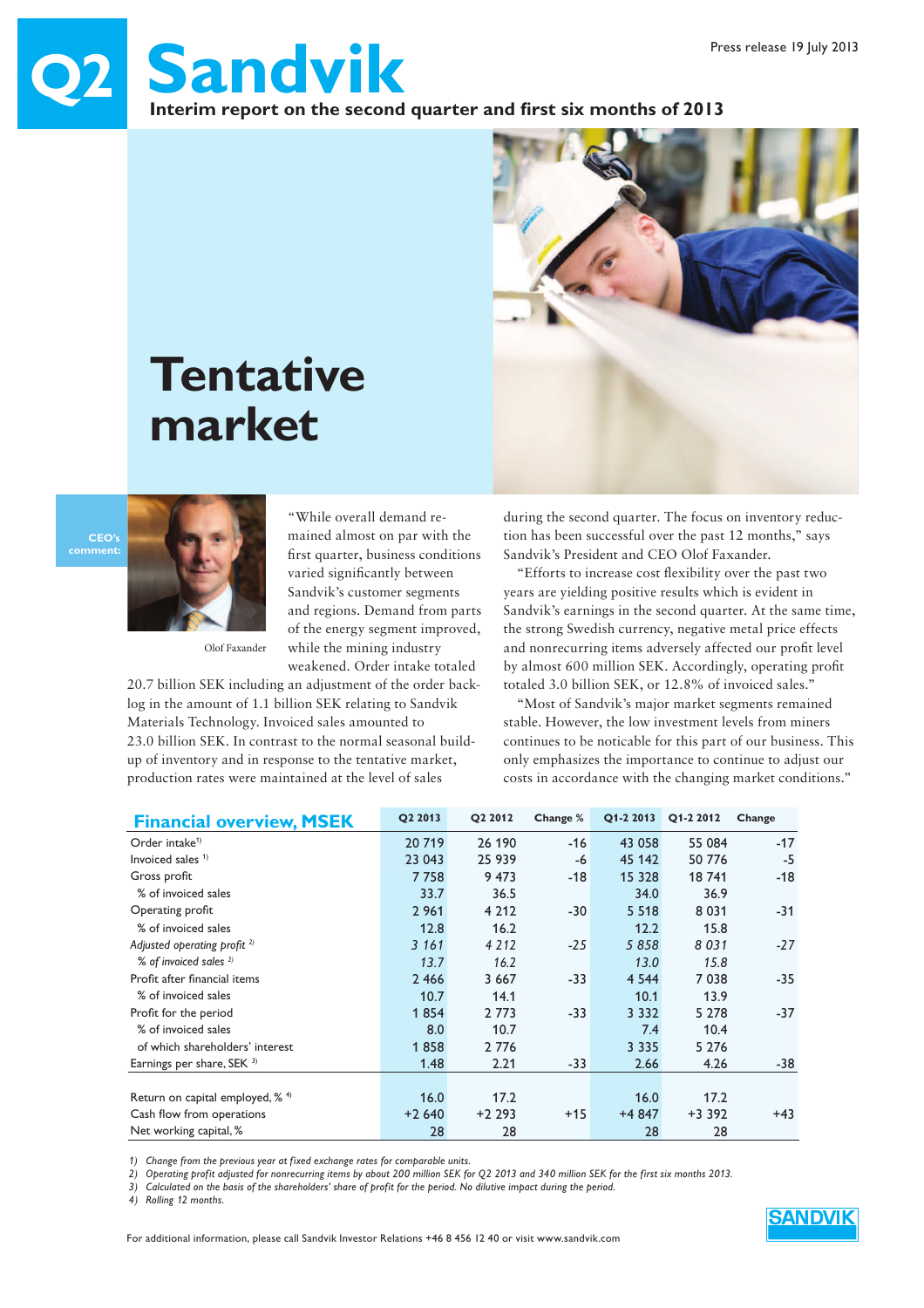#### **Q2 Sandvik Market development and earnings**

### **Invoiced sales and book-to-bill**



**With the exception of certain segments, the market situation for Sandvik's offering in the second quarter remained**  largely on par with the first quarter. Demand in the energy **segment continued to improve somewhat, while activity in the mining industry declined. Order intake was adversely affected by the adjustment of 1.1 billion SEK of nuclearrelated orders, as previously announced, and amounted to 20.7 billion SEK, a decline of 8% compared with the**  preceding quarter at fixed exchange rates for comparable **units. Invoicing for the quarter totaled 23.0 billion SEK, an increase of 4% compared with the preceding quarter at fi xed exchange rates for comparable units.** 

**Earnings were adversely impacted by nonrecurring items, negative metal price trend and changed exchange**  rates. Operating profit amounted to 3.0 billion SEK or **almost 13% of invoiced sales. Return on capital employed was 16.0% (17.6 in the preceding quarter) for the most recent 12-month period.**



### **Operating profit and return**



The business climate during the second quarter remained largely unchanged for most of Sandvik's customer segments and regions. The demand in Europe improved somewhat compared with the preceding quarter, partly driven by the positive performance in Russia. North America remained stable at a high level. Order intake in Australia and Asia was significantly impacted by the weakness in the mining industry, mainly related to coal and iron ore. However, supported by the order backlog invoicing was stronger. Demand in South America was varied. Market activity for Sandvik Machining Solutions remained largely on par with the preceding quarter, with continued high demand from the aerospace industry. The cautiously optimistic market conditions experienced earlier in the year by Sandvik Materials Technology continued in the second quarter, although the absolute levels remain low. The book-to-bill ratio was negative for Sandvik Mining in the second quarter but positive or neutral for all other business areas (excluding the order backlog adjustment). While acquisitions and divestments had no effect on order intake and invoiced sales, changed exchange rates impacted order intake and invoiced sales by -6%, respectively.

Similar to the preceding quarter, earnings were significantly impacted by changed exchange rates. SEK strengthening against the EUR, ZAR and other currencies impacted operating profit by -300 million SEK. The closing of hedges related to nuclear contracts contributed positively to earnings, but was largely offset by charges related to the adjustment of the steam generator tubing capacity. An unfavorable metal price trend and nonrecurring items had an impact of -87 million SEK and -200 million SEK, respectively, on operating profit, which amounted to 2,961 million SEK or 12.8% of invoiced sales.

Net financial items amounted to -495 million SEK (-545) and earnings per share totaled 1.48 SEK (2.21) for the quarter.

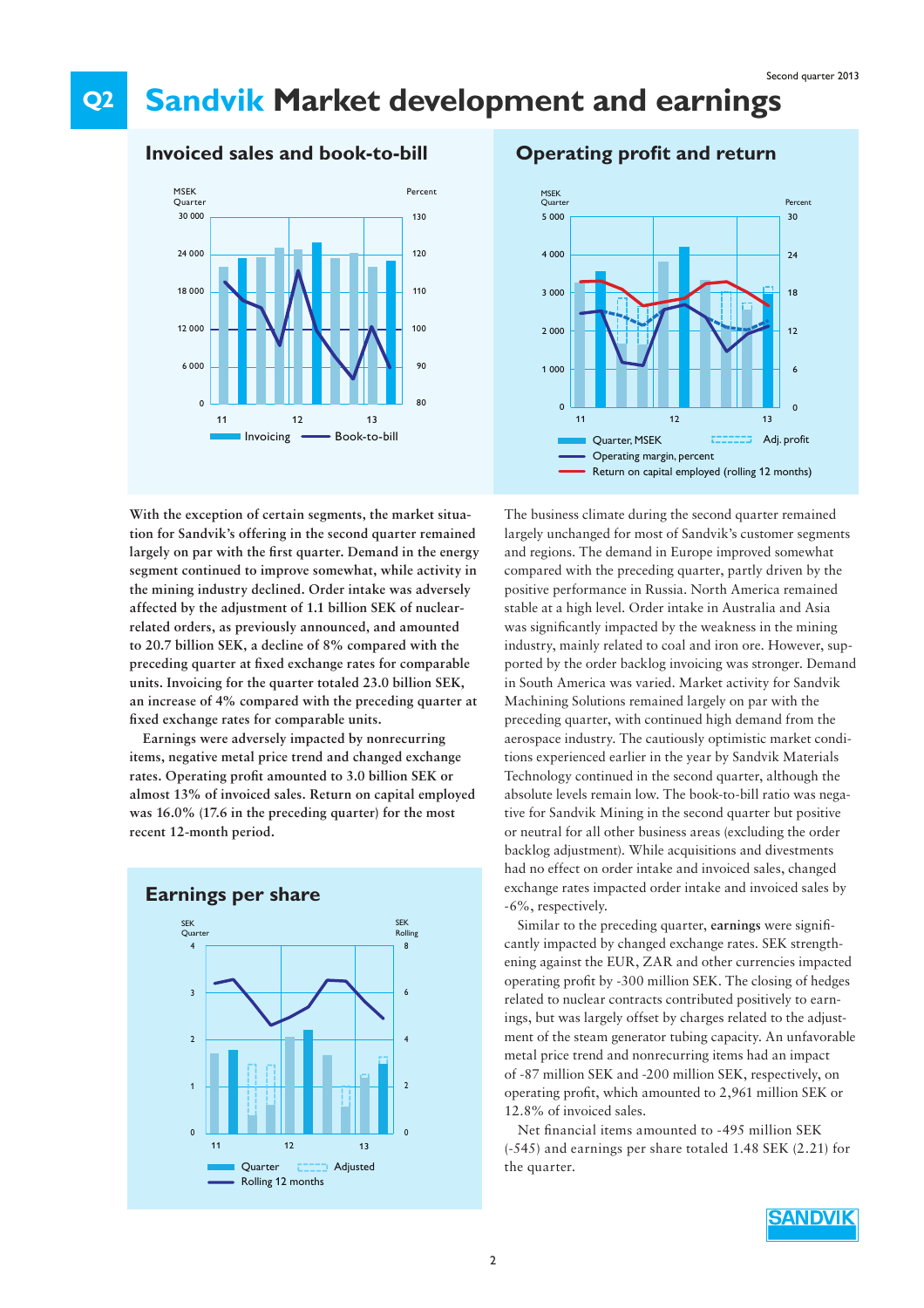#### **Q2 Sandvik Cash flow and balance sheet**

**Earnings combined with lower than normal working capital build-up resulted in increased cash flow from operations in the second quarter. Apart from the dividend payout, the Group's strong cash position was again partly used to successfully repurchase outstanding bonds.** 

**The favorable conditions in the credit market continued in the second quarter.** 

In contrast to normal seasonality, production rates were maintained at about the level of sales during the second quarter. Inventory volumes were consequently largely unchanged, while accounts receivable increased. The weak demand for mining systems resulted in less customer prepayments thereby contributing to a slightly increased level of working capital. Net working capital as a percentage of sales amounted to 28%, unchanged compared with the preceding quarter and the year-earlier period. Cash flow from operations amounted to +2,640 million SEK (+2,293).

The decrease in **total assets** compared with the preceding quarter was attributable to changed exchange rates and repurchase of bonds by utilizing cash and cash equivalents.

Capital expenditure (capex) amounted to 909 million SEK in the second quarter compared with 758 million SEK in the preceding quarter. This continued low investment level is partly due to timing and seasonality, but also in response to the tentative business situation. Capex guidance for the year has thus been further reduced and is now expected at below 5 billion SEK.

The workforce was reduced by an additional 320 people during the quarter for comparable units bringing the total reduction to more than 1,000 people in the first six months of the year.

Net debt increased as a result of the dividend payout of 4.4 billion SEK, partly offset by the consistent generation of



cash flow. Accordingly, the net debt/equity ratio increased to 0.7 compared with 0.5 in the preceding quarter and 0.8 in the year-earlier period. During the quarter, Sandvik again decided to capitalize on its strong cash position by repurchasing two outstanding bonds totaling about 2.6 billion SEK. This action, including loan maturities during the quarter, reduced total interest-bearing debt by 3.6 billion SEK. As a result, the cash position was reduced by almost 7 billion SEK and amounted to 6.8 billion SEK at the end of the quarter. Interest-bearing debt with a long-term maturity increased to 83% as share of the total, up from 78% at the end of the first quarter. Currently, Sandvik has unutilized and committed long-term credit facilities comprising 650 million EUR and 5 billion SEK.



**Cash flow from operations Net debt** 





New definition of net debt as of 1 Jan 2013, see page 10. Historic values restated accordingly.

**SANDVIK**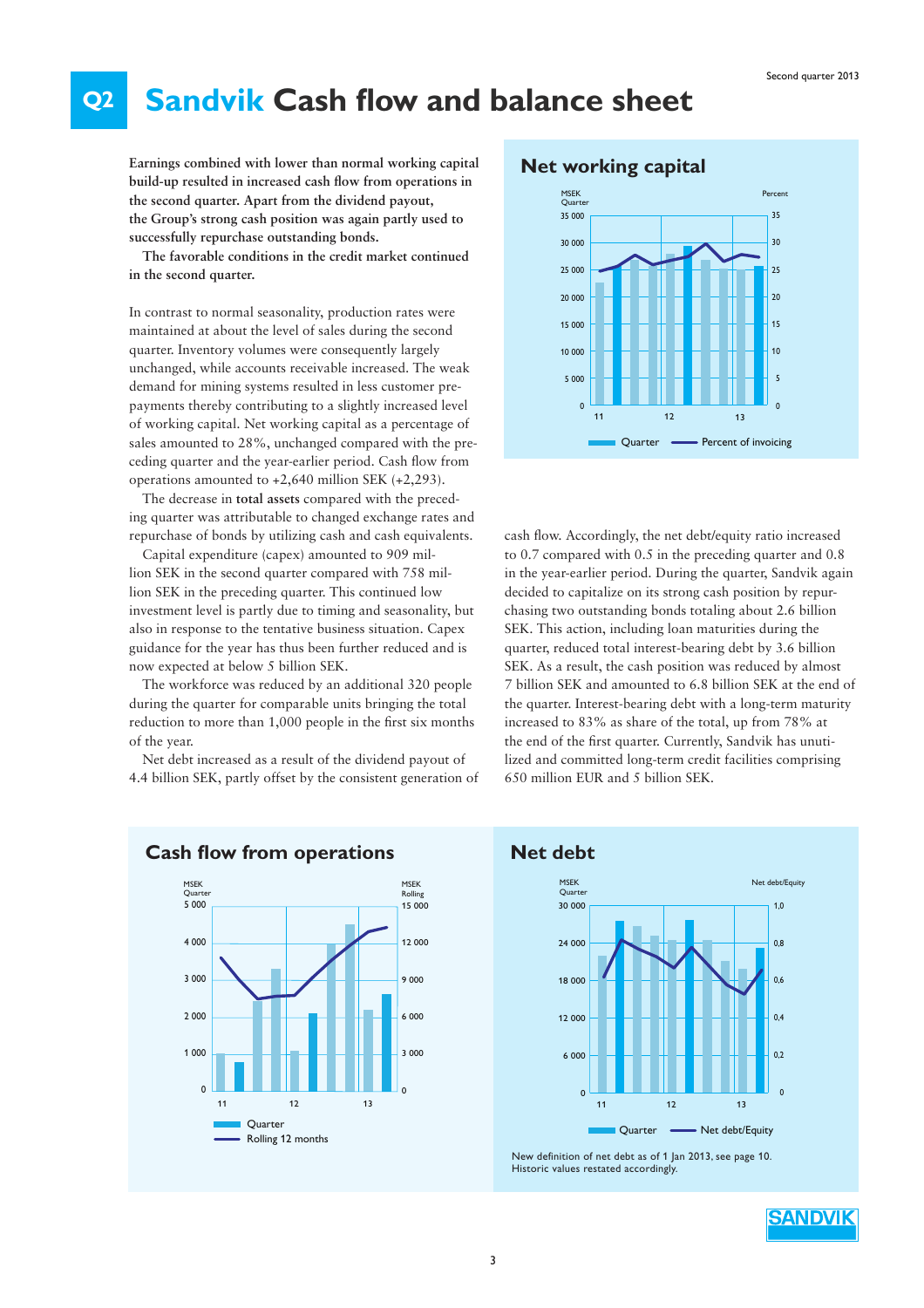### **Q2 Sandvik Mining**



**Weak demand for equipment and systems**

**Stable demand for rock tools**

**Continued inventory reductions**

#### **Growth**

| Q <sub>2</sub>  | intake   | Order Invoiced<br>sales |
|-----------------|----------|-------------------------|
| Price/volume, % | -30      | $-11$                   |
| Structure, %    | $\Omega$ | 0                       |
| Currency, %     | $-7$     | $-7$                    |
| Total, %        | -36      | -17                     |

Change compared to same quarter last year. The table is multiplicative, i.e. the different components must be multiplied to determine the total effect.

0.330

**The second quarter was characterized by continued low investment levels in the global mining industry. Demand remained stable for rock tools while orders for new equipment and systems declined. Order intake decreased by 13%**  to 6.7 billion SEK at fixed exchange rates compared with the **preceding quarter, but remained relatively stable exclud**ing major orders. Invoiced sales decreased by 2% at fixed **exchange rates and amounted to 8.1 billion SEK (8.3 in**  the preceding quarter). Operating profit amounted to **1,153 million SEK (1,800), or 14.2% of invoiced sales (18.3).**

**The weak demand is evident with a declining order backlog. At the same time, these trends emphasize the importance**  of the work to continously improve internal efficiency.

Customer hesitation to invest in mining equipment and systems persisted again in the second quarter. The mining industry's focus on cost control and capital efficiency is evident and increasing. Although Sandvik Mining is well placed to offer productivity enhancing products and services that meet those needs, the addressable market has declined in the short-term since many customers are delaying investment decisions. Consequently, demand for equipment weakened somewhat. The lower tendering activity for mining systems present since the third quarter of 2012 led to a declining order intake in the second quarter compared with the previously high levels. Demand for rock tools remained largely unchanged, whereas parts and services showed signs of weakening. Demand in Africa remained strong due to high demand from copper mines. Activity in Australia remained subdued as coal and iron ore mines continue to face challenging business conditions, although

all other major markets also noted declines. The number of order cancellations during the quarter did not deviate from normal levels and bad debt losses

remained negligible. Supported by the backlog, invoicing again exceeded order intake and the book-to-bill ratio was 82%. In line with the downward trend in the rate of deliveries continued, invoiced sales declined 2% at fixed exchange rates compared with the preceding quarter.

Despite significantly lower sales and production volumes compared with the peak levels noted last year, increased cost flexibility supported the operating profit margin, which thus reached 14.2% of invoiced sales (18.3). Changed exchange rates impacted earnings by -150 million SEK compared with the preceding year but had no material impact compared with the preceding quarter.

Of invoiced sales, rock tools and consumables represented 12% (11), customer services and spare parts 36% (33) and equipment and mining systems 32% (40) and 20% (16), respectively. Production rates were lowered, resulting in further inventory reductions. Working capital declined in value, but increased as a percentage of invoiced sales. Return on capital employed for the most recent 12-month period was 32.4% (40.4).

| <b>Financial overview, MSEK</b>                  | O <sub>2</sub> 2013 | O <sub>2</sub> 2012 | Change % | O1 2013 | Change % |
|--------------------------------------------------|---------------------|---------------------|----------|---------|----------|
| Order intake                                     | 6 6 5 2             | 10 315              | $-30$ *  | 7 683   | $-13$ *  |
| Invoiced sales                                   | 8 1 3 6             | 9826                | $-11 *$  | 8 3 1 3 | $-2 *$   |
| Operating profit                                 | 1 1 5 3             | 1800                | -36      | 1 2 1 1 | -5       |
| % of invoiced sales                              | 14.2                | 18.3                |          | 14.6    |          |
| Return on capital employed, %, rolling 12 months | 32.4                | 40.4                |          | 36.4    |          |
| Number of employees                              | 13 677              | 13 900              | $-2$     | 13797   | -1       |

\* At fixed exchange rates for comparable units

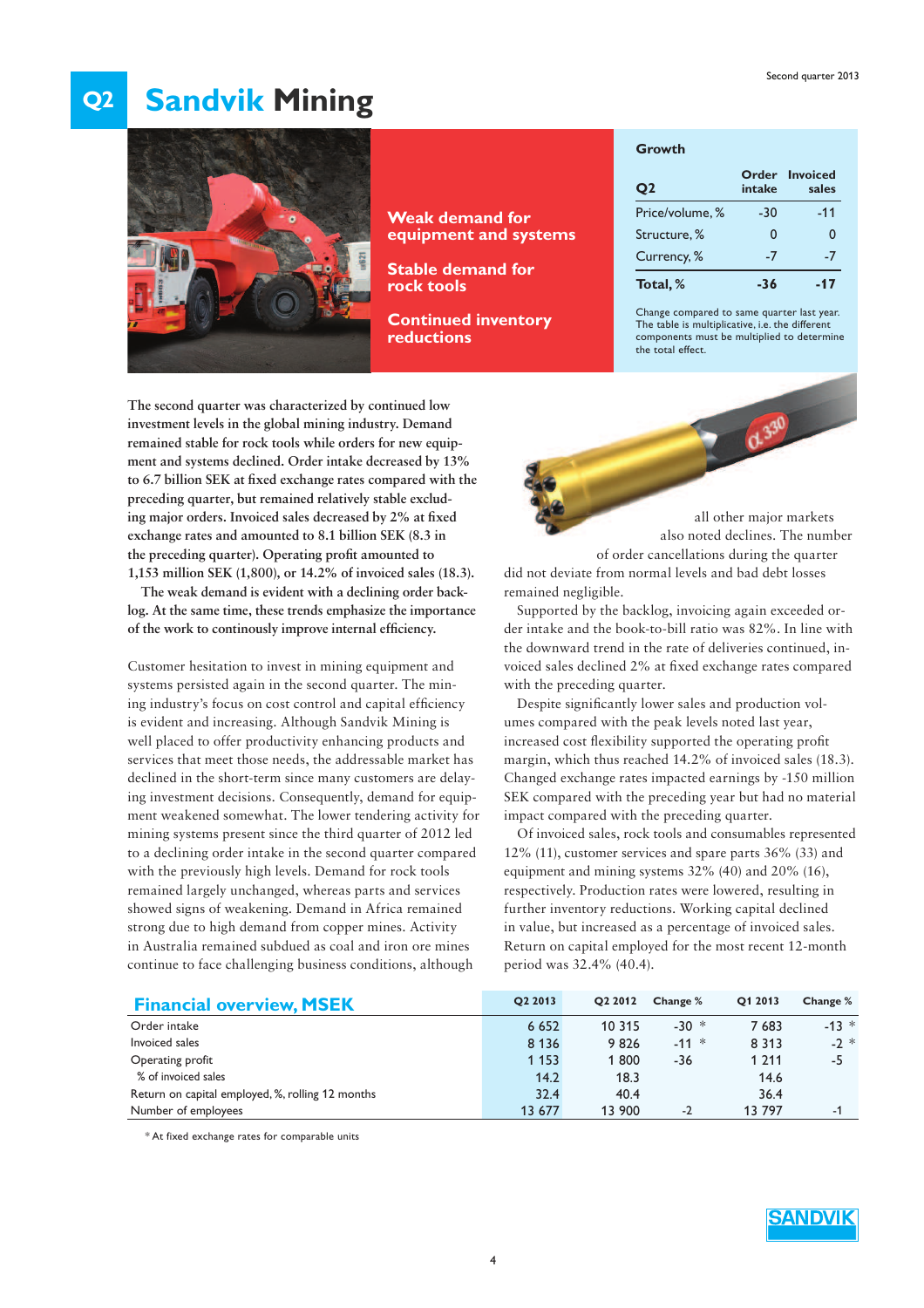### **Q2 Sandvik Machining Solutions**



**Stable business conditions**

**Strong cash flow** 

### **Growth**

| O <sub>2</sub>  | intake   | Order Invoiced<br>sales |
|-----------------|----------|-------------------------|
| Price/volume, % | -1       | -1                      |
| Structure, %    | $\Omega$ | 0                       |
| Currency, %     | -5       | -5                      |
| Total, %        |          |                         |

Change compared to same quarter last year. The table is multiplicative, i.e. the different components must be multiplied to determine the total effect.

**Business conditions improved slightly for Sandvik Machining Solutions compared with the less favorable situation in the second half of 2012. Order intake and invoiced sales thus increased by 2% and 4%, respectively,**  at fixed exchange rates compared with the preceding **quarter and amounted to 7.3 billion SEK for both order intake and invoiced sales. However, compared with the preceding year, order intake, invoiced sales and production rates were lower. Demand improved slightly in Europe and remained relatively unchanged in North America and Asia compared with preceding**  quarters. Operating profit was significantly **impacted by unfavorable exchange rates (about -150 million SEK) and amounted to 1,525 million SEK (1,855).**

General business activity remained largely unchanged compared with the preceding quarter. The number of working days contributed positively to order intake and invoicing by about 1%. Demand in North America remained largely on par with the preceding quarter although some customers in the US reduced their inventory levels. In contrast, Europe recorded a slightly higher activity and demand was strong from aerospace in Russia. Most other major European countries remained



 $(\mathbb{d} \mathbb{d})$ 

unchanged compared to the preceding quarter. Business conditions in Asia remained relatively unchanged. Continued strong demand was noted in the oil and gas sector, particularly in North America and Southeast Asia. The automotive industry showed signs of improved demand in Europe, South America and parts of Asia, whereas North America remained stable.

Improved inventory control allowed for production

rates to be maintained at the level of sales, thus deviating from the normal seasonal build-up. This adversely affected earnings somewhat, but contributed to the strong trend in cash flow.

In conjunction with the ongoing strategic overview, a new business area organization and governance structure was launched. A new product area will be created comprising brands addressing market segments below premium.

The strong SEK again negatively impacted earnings (-150 million SEK compared with the preceding year but +30 million SEK compared with the preceding quarter), resulting in operating profit of 1,525 million SEK (1,855), or 20.9% (23.9) of invoiced sales. Return on capital employed for the most recent 12-month period was 26.0% (33.6).

| <b>Financial overview, MSEK**</b>                | O <sub>2</sub> 2013 | Q2 2012 | Change % | Q1 2013 | Change % |
|--------------------------------------------------|---------------------|---------|----------|---------|----------|
| Order intake                                     | 7 3 3 2             | 7834    | $-1$ *   | 7 1 4 7 | $+2 *$   |
| Invoiced sales                                   | 7 2 8 1             | 7759    | $-1$ *   | 6 9 7 7 | $+4 *$   |
| Operating profit                                 | 1 5 2 5             | 1855    | -18      | 1 1 4 1 | $+34$    |
| % of invoiced sales                              | 20.9                | 23.9    |          | 16.4    |          |
| Adjusted operating profit                        | 1 5 2 5             | 1855    | -18      | 1 2 8 1 | $+19$    |
| % of invoiced sales                              | 20.9                | 23.9    |          | 18.4    |          |
| Return on capital employed, %, rolling 12 months | 26.0                | 33.6    |          | 27.5    |          |
| Number of employees                              | 18889               | 19 427  | -3       | 19 031  | -1       |

\* At fixed exchange rates for comparable units

\*\* Historic data adjusted for the transfer of the Dormer product area from Sandvik Venture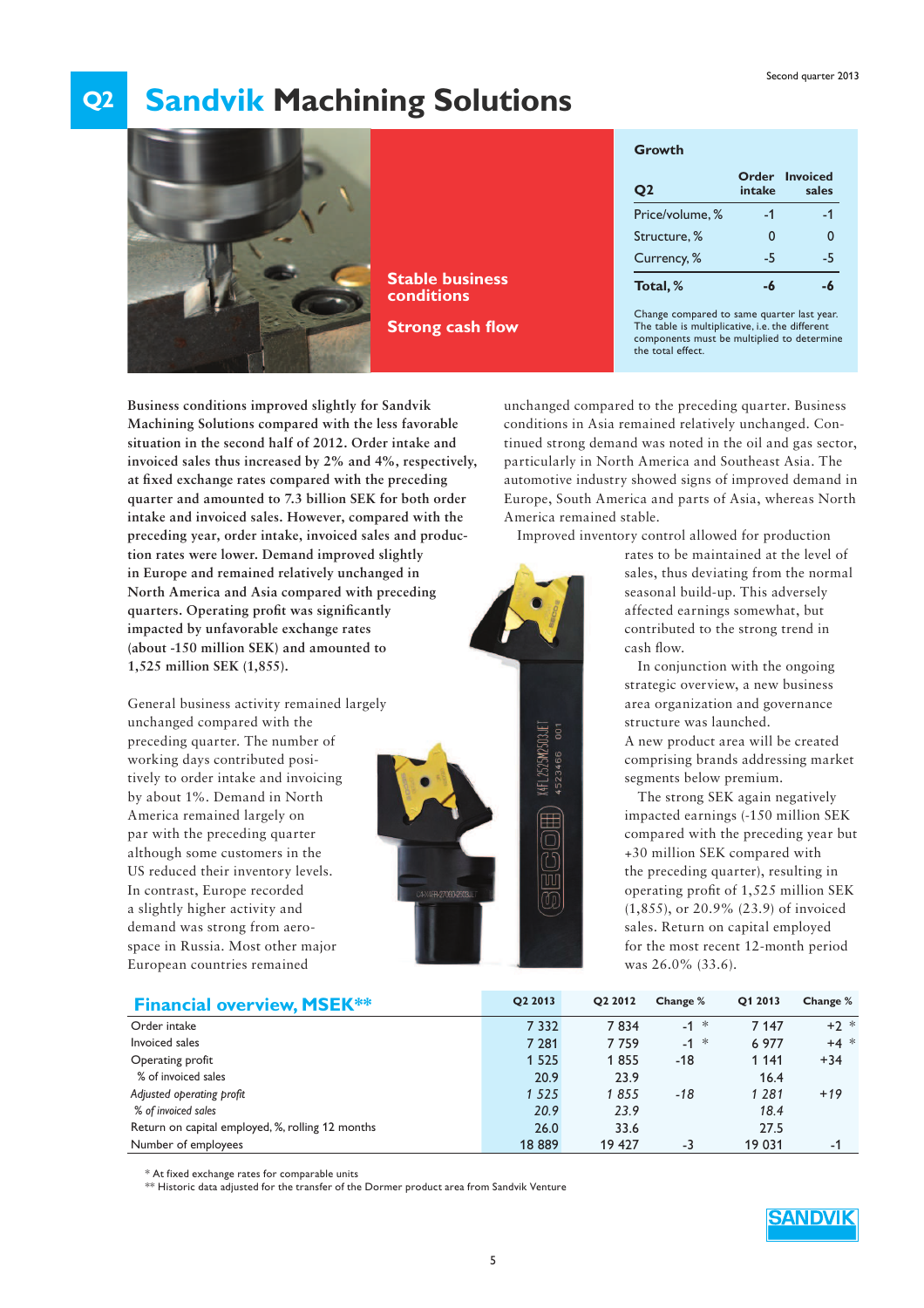### **Q2 Sandvik Materials Technology**



### **Strong demand from the oil and gas sector**

**Nuclear demand resulted in adjustment of order backlog and capacity**

**Continued profitability improvement**

#### **Growth**

| Q <sub>2</sub>  | intake | Order Invoiced<br>sales |
|-----------------|--------|-------------------------|
| Price/volume, % | $-25$  | $-2$                    |
| Structure, %    | 0      | 0                       |
| Currency, %     | -6     | .4                      |
| Total, %        | -30    | 55                      |

Change compared to same quarter last year. The table is multiplicative, i.e. the different components must be multiplied to determine the total effect.

**Business conditions in the second quarter essentially remained largely on par with the conditions prevailing in the preceding quarter for Sandvik Materials Technology.** Internal efficiency continued to improve with the **Step Change turnaround program continuing to progress according to plan. Order intake amounted to 3.9 billion SEK, excluding the backlog adjustment, while invoiced**  sales increased by 13% at fixed exchange rates compared **with the preceding quarter and amounted to 4.0 billion**  SEK. Adjusted for metal price effects the operating profit **margin was 12.5% (11.5).** 

**During the quarter a decision was taken to adjust capacity and order backlog for tubes to the nuclear industry.**

The business climate for Sandvik Materials Technology was unchanged for most customer segments. Orders

booked for umbilical tubing to the oil and gas sector further emphasized the importance of this segment. Conditions for the standard assortment offering remained challenging.

In June, Sandvik decided to adjust capacity and order backlog for nuclear tubing, to reflect the current market conditions in the nuclear power industry. The order backlog was written down by 1.1 billion SEK. While uncertainty in the global nuclear industry remains, the need for



further adjustments to the order backlog is estimated to be limited. Earnings were positively affected by net 30 million SEK from closed hedges, impairment charges and restructuring costs.

Production rates increased compared with the preceding quarter as part of normal preparations ahead of summer shut downs in the northern hemisphere.

The strong SEK continued to influence the competitive landscape. Since certain Japanese competitors could benefit from favorable currency rates, market conditions were challenging and price pressure remained intense.

The consistent execution of the Step Change turnaround program continued to provide support for earnings during the second quarter in spite of the challenging business conditions. Operating profit, adjusted for metal price effects (-87 million SEK), amounted to

> 496 million SEK (482), or 12.5% (11.5) of invoiced sales. Changed exchange rates affected earnings by -40 million SEK compared with the preceding year and +50 million SEK compared with the preceding quarter. Return on capital employed for the most recent 12-month period was 4.2% (n.a.). Adjusted for nonrecurring charges in the fourth quarter 2012, return on capital employed improved to 9.0%.

| <b>Financial overview, MSEK</b>                  | O <sub>2</sub> 2013 | O <sub>2</sub> 2012 | Change % | O1 2013 | Change % |
|--------------------------------------------------|---------------------|---------------------|----------|---------|----------|
| Order intake                                     | 2820                | 4 0 0 6             | $-25$ *  | 3 7 7 1 | $-26$ *  |
| Invoiced sales                                   | 3 9 6 7             | 4 1 9 5             | $-2 *$   | 3 4 8 4 | $+13$ *  |
| Operating profit                                 | 409                 | 415                 | $-1$     | 337     | $+22$    |
| % of invoiced sales                              | 10.3                | 9.9                 |          | 9.7     |          |
| Return on capital employed, %, rolling 12 months | 4.2                 | N/A                 |          | 4.2     |          |
| Number of employees                              | 7 181               | 7 5 3 8             | -5       | 7 197   |          |

\* At fixed exchange rates for comparable units

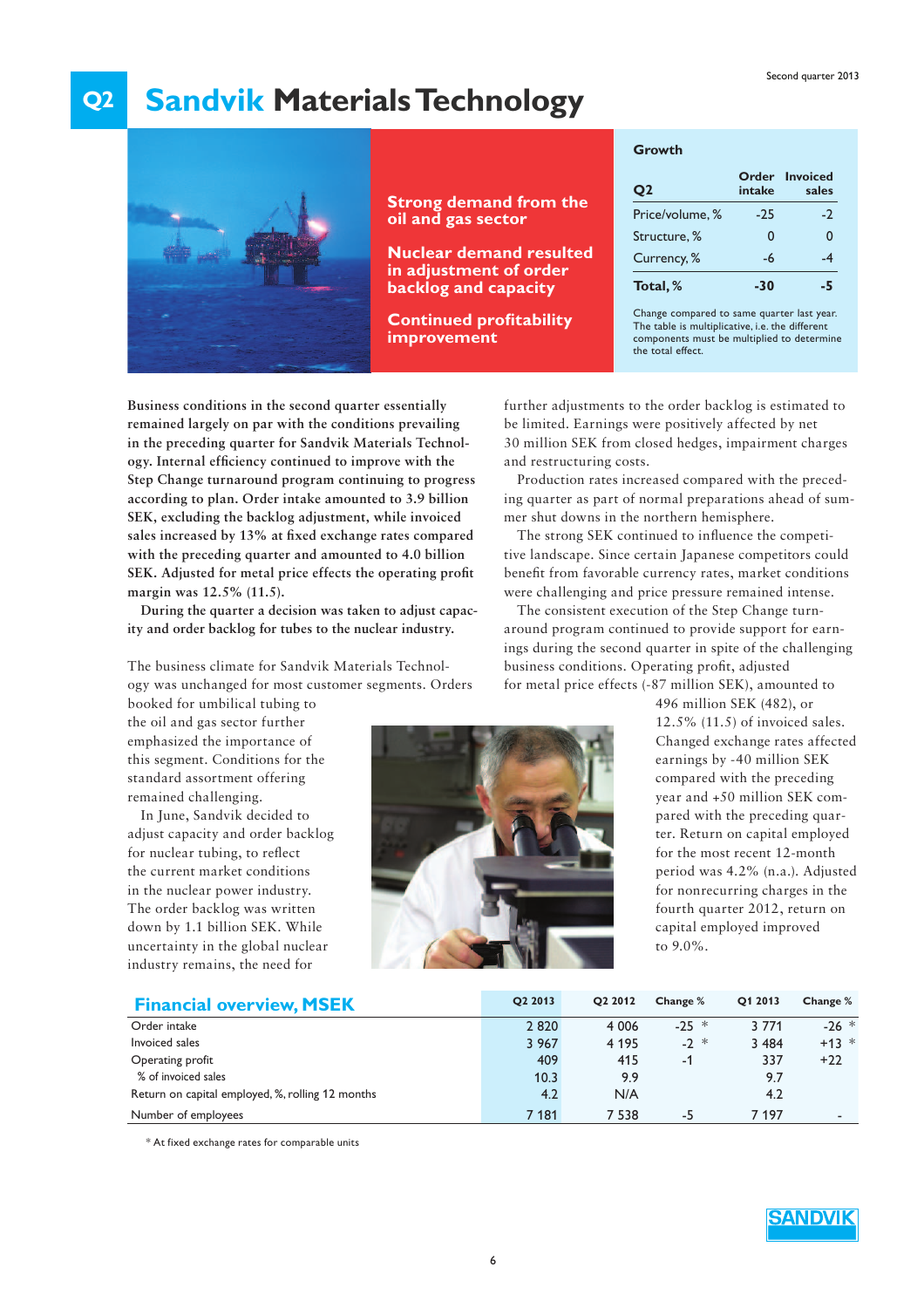### **Q2 Sandvik Construction**



**Tentative market**

**New President: Dinggui Gao**

| Growth          |          |                         |
|-----------------|----------|-------------------------|
| Q <sub>2</sub>  | intake   | Order Invoiced<br>sales |
| Price/volume, % | $+2$     | -4                      |
| Structure, %    | $\Omega$ | $\Omega$                |
| Currency, %     | -6       | -6                      |
| Total, %        | -4       | $-10$                   |

Change compared to same quarter last year. The table is multiplicative, i.e. the different components must be multiplied to determine the total effect.

**Business conditions for Sandvik Construction remained largely on par with the preceding quarter. Order intake increased by 2% compared to the year-earlier period at**  fixed exchange rates for comparable units, but de**clined by 3% compared with the preceding quarter and amounted to 2.4 billion SEK. Supported by a stronger**  backlog, invoiced sales increased by 13% at fixed ex**change rates compared with the preceding quarter, thus totaling 2.3 billion SEK (2.0 in the preceding quarter).** 

Operating profit improved compared with the preced**ing quarter, but was negatively impacted by changed exchange rates and lower sales volumes compared with the preceding year and thus amounted to 141 million SEK (222), or 6.1% (8.6) of invoiced sales.** 

The market situation for Sandvik Construction was tentative during the second quarter and differed between segments and regions. Business activity in Europe continued to be affected by weak macroeconomic conditions but remained largely unchanged compared to the preceding quarter. Underlying demand in North America was stable, whereas market conditions for premium surface drilling equipment in Africa/Middle East remained favorable. Business activity in Asia varied between countries but the continued weak demand for capital equipment in China was evident. The strong performane of mobile crushing and surface drilling equipment recorded earlier was further emphasized during the second quarter. Customers have a tendency to delay larger investment decisions in times of greater uncertainty, which negatively affected demand for stationary crushing and screening equipment.

As a consequence, demand for tools, consumables and services declined slightly.

In May Dinggui Gao was appointed President of Sandvik Construction and member of Group Executive



Management. He replaces acting President Andy Taylor who will assume the position as Vice President Finance for Sandvik Mining. Dinggui Gao will take up his new position later in the year.

The increased sales level resulted in net working capital

Dinggui Gao

significantly declining in relative terms, and accounted for 26% of invoiced sales, compared with 28% in the preceding quarter and 27% in the year-earlier period.

Net working capital rose in absolute terms from the low levels in the preceding quarter.

Changed exchange rates affected earnings by -20 million SEK compared with the preceding year, but the effect was negligible compared with the preceding quarter. Operating profit amounted to 141 million SEK (222), or 6.1% (8.6) of invoiced sales. Return on capital employed for the most recent 12-month period was 9.6% (4.5).

| <b>Financial overview, MSEK</b>                  | O <sub>2</sub> 2013 | O <sub>2</sub> 2012 | Change % | Q1 2013 | Change % |
|--------------------------------------------------|---------------------|---------------------|----------|---------|----------|
| Order intake                                     | 2 3 8 4             | 2 4 8 8             | $+2$ *   | 2 4 5 4 | $-3 *$   |
| Invoiced sales                                   | 2 3 2 6             | 2 5 9 2             | $-4 *$   | 2 0 4 6 | $+13$ *  |
| Operating profit                                 | 141                 | 222                 | $-36$    | 103     | $+37$    |
| % of invoiced sales                              | 6.1                 | 8.6                 |          | 5.0     |          |
| Return on capital employed, %, rolling 12 months | 9.6                 | 4.5                 |          | 10.9    |          |
| Number of employees                              | 3 1 7 9             | 3 2 8 9             | -3       | 3 1 5 3 | $+1$     |

\* At fixed exchange rates for comparable units

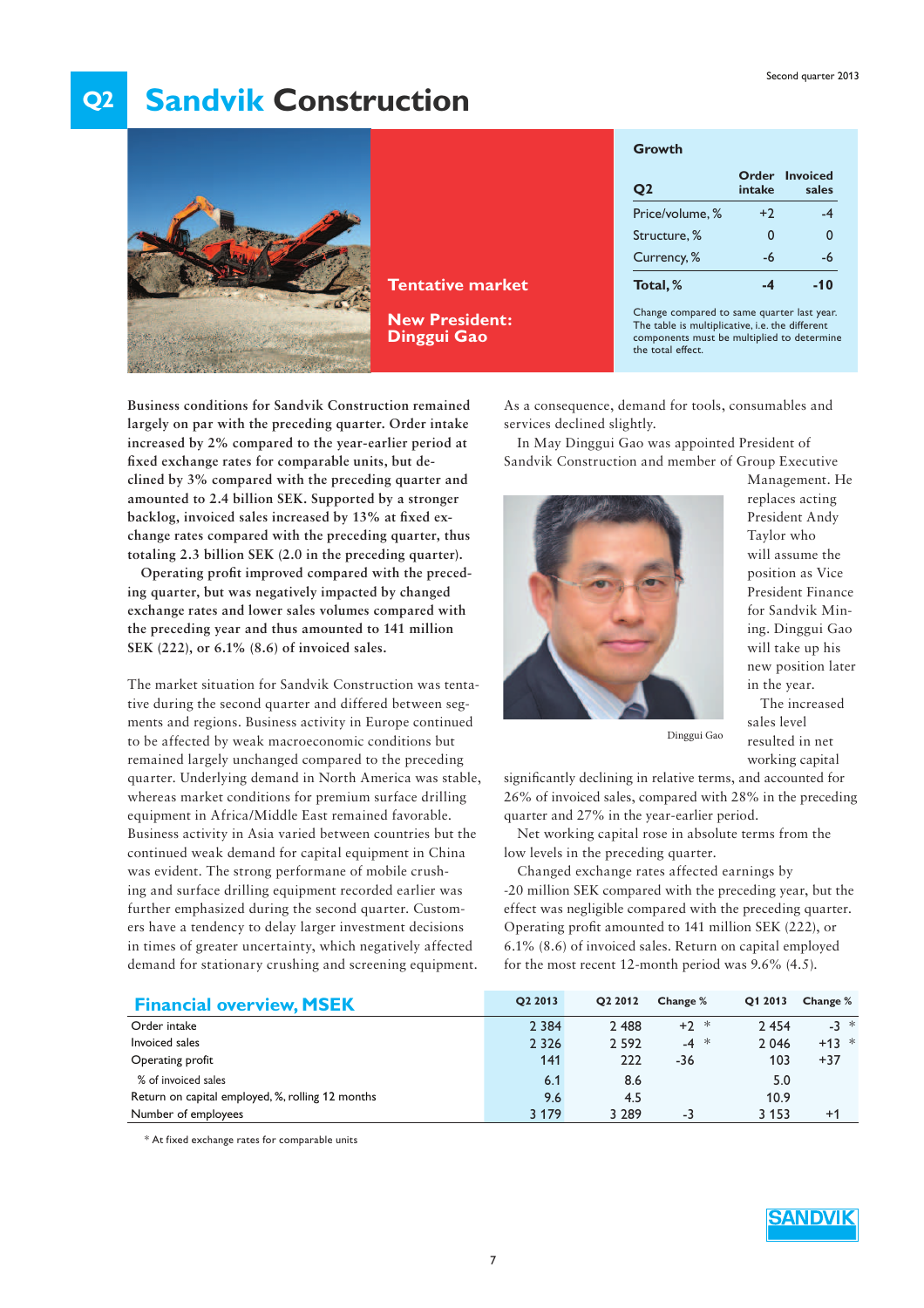#### **Q2 Sandvik Venture**



**Unchanged market conditions**

**Sandvik Hard Materials and Diamond Innovations to form one product area** 

**Earnings impacted by nonrecurring items**

|  | Growth |  |
|--|--------|--|
|--|--------|--|

| Q <sub>2</sub>  | intake   | <b>Order</b> Invoiced<br>sales |
|-----------------|----------|--------------------------------|
| Price/volume, % | $+4$     | $-10$                          |
| Structure, %    | $\Omega$ | $\Omega$                       |
| Currency, %     | $-5$     | -5                             |
| Total, %        | - 1      |                                |

Change compared to same quarter last year. The table is multiplicative, i.e. the different components must be multiplied to determine the total effect.

**Business conditions remained largely unchanged for Sandvik Venture in the second quarter, except for Wolfram where demand improved somewhat. Order intake increased by 18% and invoiced sales increased by 4% compared with the**  preceding quarter at fixed exchange rates for comparable **units. Total order intake amounted to 1.5 billion SEK and invoiced sales to 1.3 billion SEK (1.3 and 1.3, respectively, in the preceding quarter). Earnings were negatively impacted by nonrecurring charges. Adjusted for these charges, operating profi t improved from the levels earlier in the year**  as profitability increased for Wolfram, but declined from **the year-earlier level. Operating profi t thus amounted to 182 million SEK (313), or 13.7% of invoiced sales (20.1).**

Overall business conditions in the second quarter were largely similar to the levels of the first quarter of 2013 for Sandvik Venture's product areas. The challenging business conditions continued for Diamond Innovations and Sandvik Hard Materials. Demand further improved for Sandvik Process Systems since steel belt orders were secured for wood based panels. Demand improved slightly for Wolfram compared to the weak level in the previous quarters, although customer order patterns tend to change rapidly.

It was decided during the quarter to form a new product area combining Diamond Innovations and Sandvik Hard Materials. The two entities have a long-standing history of providing exceptional value to their customers in demanding industries and environments. The new product area will have approximately 1,800 employees and a strong product offering in super-hard and hard materials based on cemented carbide, cubic boron nitride, and synthetic dia-

mond. Combined resources within R&D, sales and marketing will further strengthen the ability to develop new and innovative customer offerings to drive future growth.

Net working capital as percentage of sales improved. Earnings for Wolfram improved from the low level in the preceding quarter as sales prices increased during the course of the second quarter. This was the main reason for the improved profitability compared to the preceding quarter. Sandvik Process Systems continued to contribute meaningfully to the business area's earnings, and profit levels at Sandvik Hard Materials improved compared with the preceding quarter despite challenging market conditions. Diamond Innovations improved performance although earnings were negatively affected by

the previously announced consolidation of production units which entailed nonrecurring charges of about -200 million SEK. Adjusted for these charges, operating profit for Sandvik Venture amounted to 182 million SEK (313) or 13.7% (20.1) of invoiced sales with no material impact from changed exchange rates compared with the preceding year or the preceding quarter. Return on capital employed for the most recent 12-month period was 9.2% (1.0).

| <b>Financial overview, MSEK**</b>                | O <sub>2</sub> 2013 | O <sub>2</sub> 2012 | Change % | O1 2013 | Change % |
|--------------------------------------------------|---------------------|---------------------|----------|---------|----------|
| Order intake                                     | 1 5 3 2             | 1 5 4 7             | $+4$ *   | 1 2 8 4 | $+18$ *  |
| Invoiced sales                                   | 1 3 3 2             | 1 5 5 6             | $-10 *$  | 1 2 7 1 | $+4$ *   |
| Operating profit                                 | $-18$               | 313                 | N/A      | 116     | N/A      |
| % of invoiced sales                              | $-1.4$              | 20.1                |          | 9.1     |          |
| Adjusted operating profit                        | 182                 | 313                 | $-42$    | 116     | $+57$    |
| % of invoiced sales                              | 13.7                | 20.1                |          | 9.1     |          |
| Return on capital employed, %, rolling 12 months | 9.2                 | 1.0                 |          | 14.1    |          |
| Number of employees                              | 2 601               | 2 6 6 7             | $-2$     | 2 5 9 0 |          |

\* At fixed exchange rates for comparable units, including effects from changed metal prices.

\*\* Historic data adjusted for the transfer of the Dormer product area to Sandvik Machining Solutions.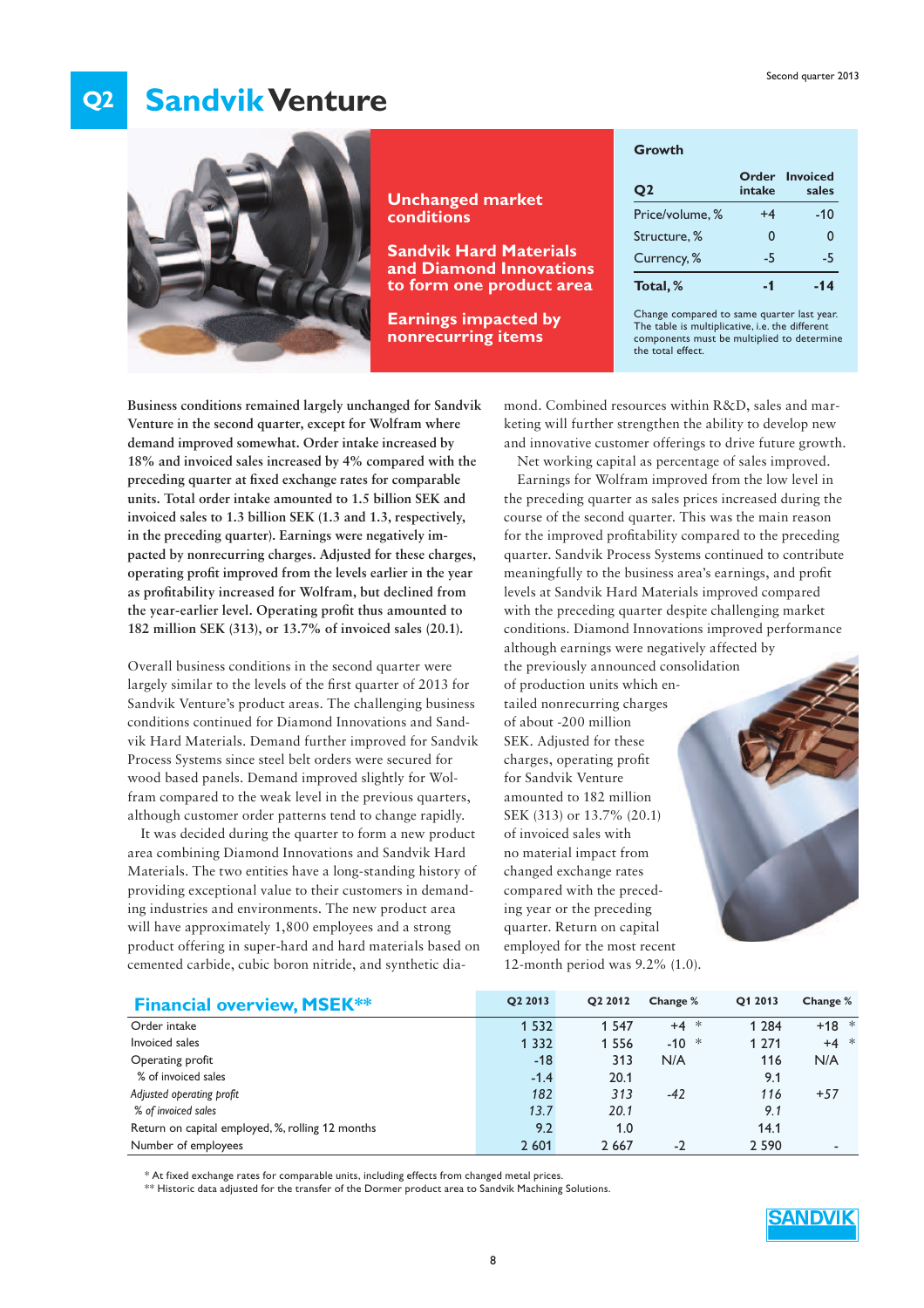# **Parent Company**

The Parent Company´s invoiced sales for the second quarter of 2013 amounted to 4,448 million SEK (4,556) and the operating result was -146 million SEK (-207). For the January - June 2013 period, invoiced sales amounted to 8,416 million SEK (9,238)

and the operating result was -436 million SEK (-164).

Income from shares in Group companies consists primarily of dividends and Group contributions and amounted after the second quarter to 1,635 million SEK (1,121).

As a consequence of the court case regarding intellectual property rights, the result during the second quarter was negatively impacted by interest costs of 708 million SEK and income tax expenses of 5,058 million SEK. However, these items did not have any impact on the Group's consolidated income statement since they correspond to the tax value of increased amortizations in Sandvik Intellectual Properties AB and reversal of Group reserves.

Interest-bearing liabilities, less cash and cash equivalents and interest-bearing assets, amounted to 23,829 million SEK (20,388 at 31 December 2012). Investments in property, plant and machinery amounted to 536 million SEK (545).

## **Acquisitions and divestments**

In March 2013, Sandvik acquired Cubex, an industryleading drilling solutions provider focused on the design and manufacture of a wide range of underground in-thehole and geotechnical drilling equipment.

#### **Significant acquisitions during the most recent 18-month period**

|                | Company/unit | Closing<br><b>Annual revenue</b> |             | No of     |
|----------------|--------------|----------------------------------|-------------|-----------|
|                |              | date                             | <b>MSEK</b> | employees |
| Sandvik Mining | Lubex        | Apr                              |             |           |

#### **Significant divestments during the most recent 18-month period**

|                 | Company/unit                     | Closing   | <b>Annual revenue</b> |           |
|-----------------|----------------------------------|-----------|-----------------------|-----------|
|                 |                                  | date      | <b>MSEK</b>           | employees |
| Sandvik Venture | <b>Sandvik Medical Solutions</b> | 30 Mar 12 | ~100                  | 550       |

| <b>Guidance</b>            | Sandvik does not provide a<br>market outlook or business<br>performance forecasts.<br>However, guidance of<br>certain non-operational key<br>figures considered useful when<br>modeling financial outcome are<br>provided in the table below: |
|----------------------------|-----------------------------------------------------------------------------------------------------------------------------------------------------------------------------------------------------------------------------------------------|
| Capex                      | Estimated at below 5 billion SEK for 2013.                                                                                                                                                                                                    |
| <b>Currency effects</b>    | Given currency rates at the end of lune, it is estimated that operating profit for the third quarter of<br>2013 will be affected by about -150 million SEK compared to the third quarter of 2012.                                             |
| Metal price effects        | Given currency rates, stock levels and metal prices at the end of lune, it is estimated that operating<br>profit for the third quarter of 2013 will be affected by about -125 million SEK.                                                    |
| <b>Net financial items</b> | Estimated at below 2.0 billion SEK in 2013.                                                                                                                                                                                                   |
| Tax rate                   | Estimated at about 25-27% for 2013.                                                                                                                                                                                                           |

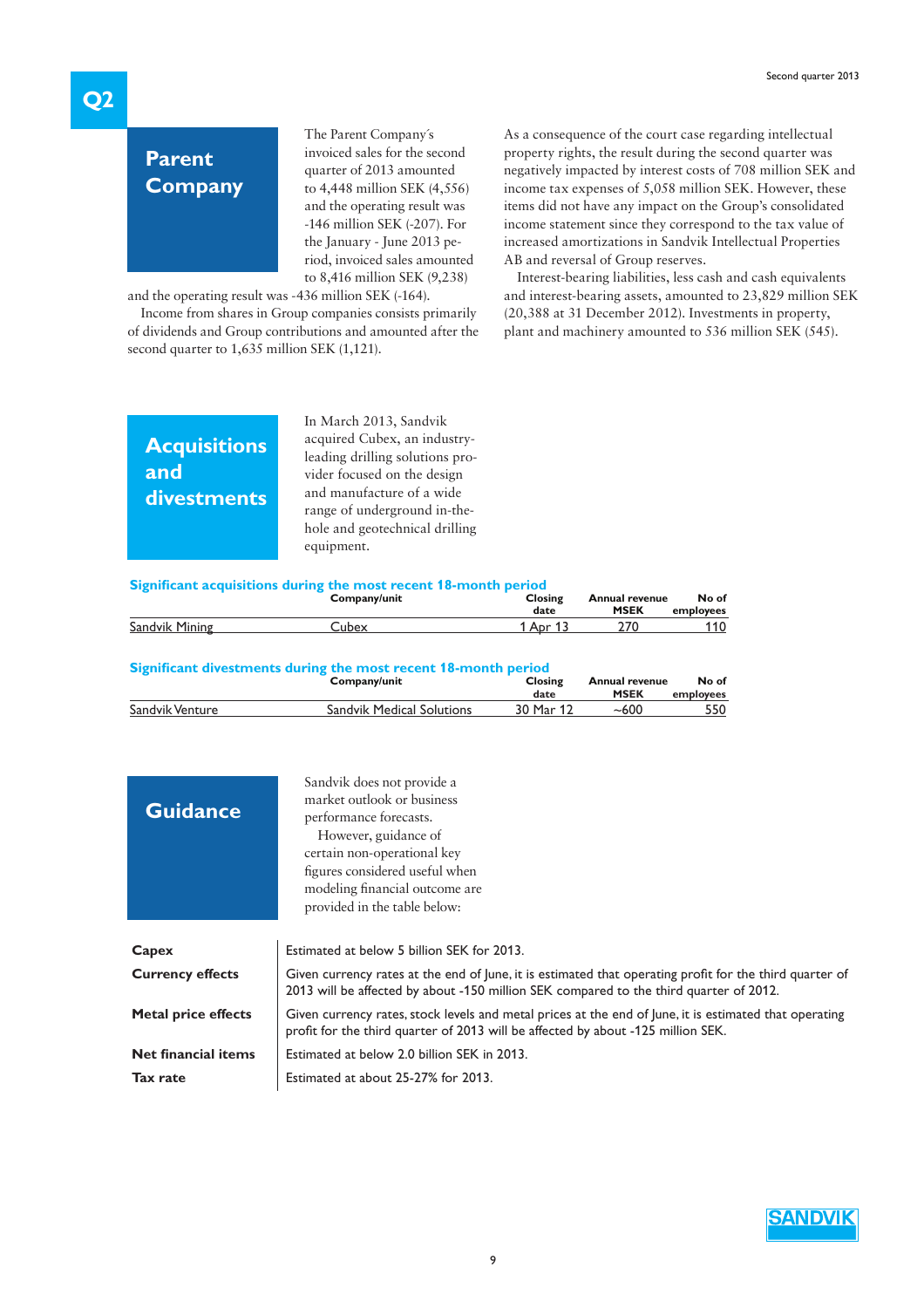## **Significant events**

• In May, Dinggui Gao was appointed President of Business Area Sandvik Construction and member of the company's Group Executive Management. Dinggui Gao will take up his new position later in the year.

• In June, Sandvik decided to adjust capacity and order backlog for nuclear tubing, to reflect the current market conditions in the nuclear power industry. The order backlog has been written down by 1.1 billion SEK, negatively affecting the order intake in the second quarter. The older of the two steam generator tubing mills in Sandviken will be mothballed in 2014, thus minimizing costs while creating the option to restart production if demand recovers.

• In the end of June, the Administrative Court of Appeal's ruled regarding the reorganization of ownership of Intellectual Property rights dating back to 2005. Information relating to the case has been provided on a continuous basis in Sandvik's annual reports since 2007. The impact of

## **Accounting policies**

This interim report was prepared in accordance with IFRS, applying IAS 34, Interim Financial Reporting. The same accounting and valuation policies were applied as in the most recent annual report with the exception of new and revised standards

and interpretations effective from 1 January 2013.

The updated standard, IAS 19, Employee Benefits, is applied from 1 January 2013 with full retroactive application. If the standard had been applied as of 31 December 2012, the net pension obligation would have been 5.0 billion SEK higher, including payroll tax of 0.2 billion SEK. After taking deferred tax into account, the effects of the updated standard on retained earnings would have been 3.7 bil-

the Court of Appeal's ruling is, if it gains legal force, that Sandvik will be taxed for a capital gain in 2005 totaling 18,063 million SEK at the same time as it approves the amortization of the intellectual property rights. This will not affect the Group's earnings, since the additional tax cost of approximately 5 billion SEK would largely correspond to the tax value of the increased amortization for tax purposes in Sandvik Intellectual Properties AB, which, according to IFRS policies, would be recognized as income. However, Sandvik AB will be required to pay approximately 5,800 million SEK in tax and interest relating to 2005. In this case, a significant part of the amount would be recovered through reduced tax payments related to increased amortizations. It primarily implies a reallocation of tax payments over time. Sandvik will likely appeal the ruling.

• On 1 July Jessica Alm, previously Head of Communications at Sandvik Coromant, assumed the role of Executive Vice President and Head of Group Communications as well as member of the Group Executive Management. Jessica Alm succeeds Jan Lissåker who assumed a new position as Group Senior Advisor.

lion SEK lower than the amount reported on 31 December 2012. The effects at the end of each quarter of 2012 are shown separately at *www.sandvik.com/en/investor-relations* including the opening balance for 2012. Sandvik has decided to entirely exclude pension liabilities from its net debt/equity ratio target as of the first quarter of 2013. The target of the net debt/equity ratio remains at <0.8.

As of 2013 the new standard IFRS 13, Fair Value Measurement and the amendments in IFRS 7, Financial instruments: Disclosures, have been applied. Disclosures are presented on page 13.

The interim report for the Parent Company has been prepared in accordance with the Annual Accounts Act and the Securities Market Act, which is in line with standard RFR 2 Reporting by a legal entity, issued by the Swedish Financial Reporting Board.

# **First six months of 2013**

The global market demand weakened during the first half of the year compared with the strong demand recorded the first six months of 2012. This was particularly evident in the mining industry.

Sandvik's order intake amounted to 43,058 million

SEK (55,084) a decline of 17% in fixed exchange rates for comparable units. Invoiced sales were 45,142 million SEK (50,776), down 5% in fixed exchange rates for comparable units. Operating profit was negatively impacted by lower invoiced sales, nonrecurring items and unfavorable exchange rates and thus amounted to 5,518 million SEK (8,031) for

the January – June 2013 period. The operating margin was 12.2% (15.8) of invoiced sales.

Changed exchange rates had a negative impact of 650 million SEK on earnings during the first half of the year, compared with the year-earlier period, while changed metal prices had a negative impact of 123 million SEK. Net financial items amounted to -974 million SEK (-993) and the profit after financial items was 4,544 million SEK (7,038). The tax rate was 26.7% (25.0) and profit for the period amounted to 3,332 million SEK (5,278). Earnings per share amounted to 2.66 SEK (4.26). Cash flow from operations was +4,847 million SEK (+3,392). Acquisitions of property, plant and equipment amounted to 1,667 million SEK (2,351) and 267 million SEK in acquisitions of companies (0). Net cash flow after investing activities was +2,957 million SEK (1,752).

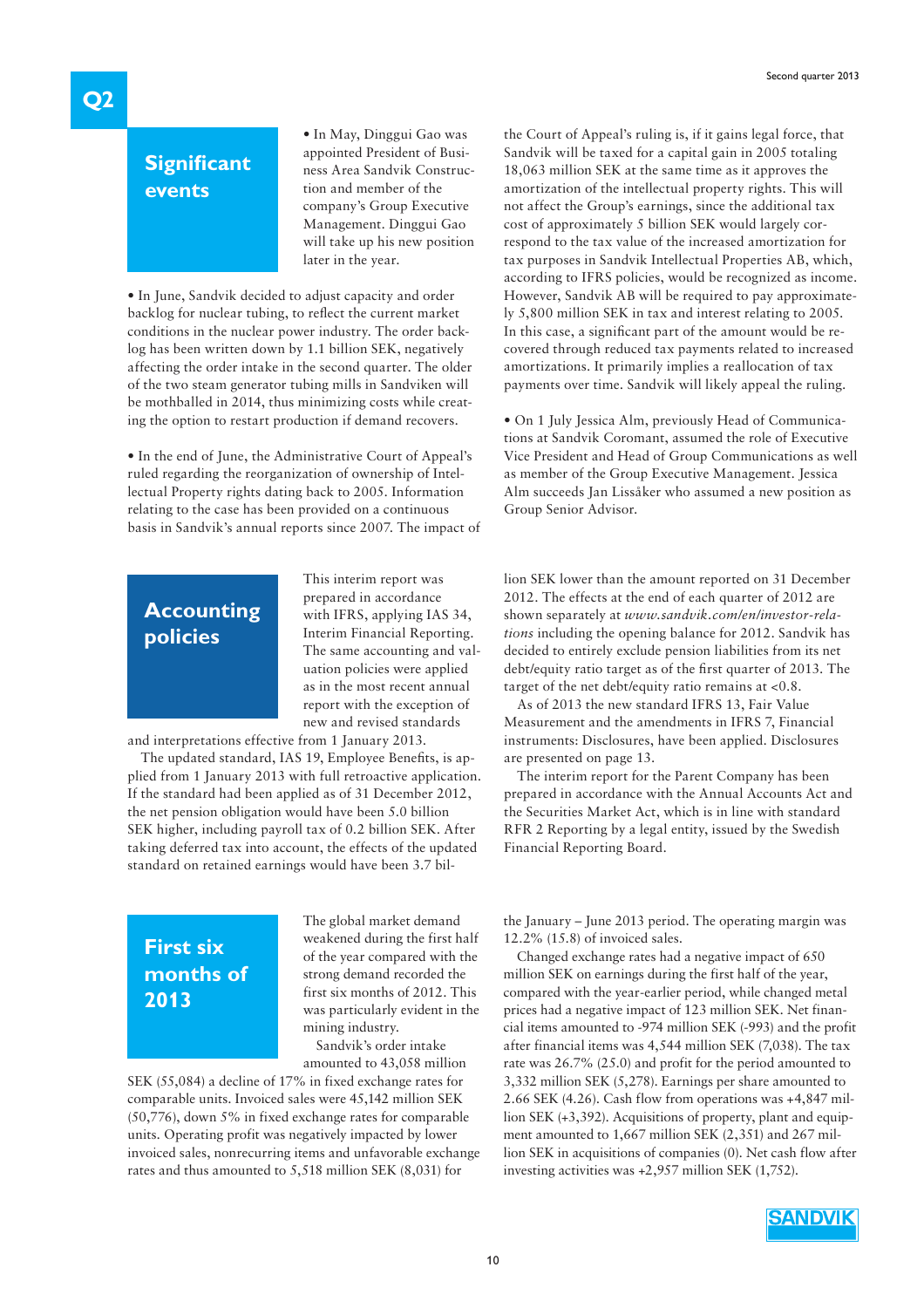**Financial reports summary**

# **The Group**

### **Income statement**

| <b>MSEK</b>                                                    | Q2 2013  | Q2 2012  | Change % |          | Q1-2 2013 Q1-2 2012 | Change % |
|----------------------------------------------------------------|----------|----------|----------|----------|---------------------|----------|
| Revenue                                                        | 23 043   | 25 939   | $-11$    | 45 142   | 50 776              | $-11$    |
| Cost of sales and services                                     | $-15285$ | $-16466$ | $-7$     | $-29814$ | $-32035$            | $-7$     |
| Gross profit                                                   | 7758     | 9473     | $-18$    | 15 328   | 18 741              | $-18$    |
| % of revenues                                                  | 33.7     | 36.5     |          | 34.0     | 36.9                |          |
| Selling expenses                                               | $-2849$  | $-2997$  | $-5$     | $-5572$  | $-5970$             | $-7$     |
| Administrative expenses                                        | $-1634$  | $-1563$  | $+5$     | $-3181$  | $-3224$             | $-1$     |
| Research and development costs                                 | $-700$   | $-676$   | $-3$     | $-1303$  | $-1283$             | $+2$     |
| Other operating income and expenses                            | 386      | $-25$    |          | 246      | $-233$              |          |
| Operating profit                                               | 2 9 6 1  | 4 2 1 2  | $-30$    | 5 5 1 8  | 8 0 3 1             | $-31$    |
| % of revenues                                                  | 12.8     | 16.2     |          | 12.2     | 15.8                |          |
| Financial net                                                  | $-495$   | $-545$   | -9       | $-974$   | $-993$              | $-2$     |
| Profit after financial items                                   | 2 4 6 6  | 3 6 6 7  | $-33$    | 4 5 4 4  | 7038                | $-35$    |
| % of revenues                                                  | 10.7     | 14.1     |          | 10.1     | 13.9                |          |
| Income tax                                                     | $-612$   | $-894$   | $-32$    | $-1212$  | $-1760$             | $-31$    |
| Profit for the period                                          | 1854     | 2 7 7 3  | $-33$    | 3 3 3 2  | 5 2 7 8             | $-37$    |
| % of revenues                                                  | 8.0      | 10.7     |          | 7.4      | 10.4                |          |
|                                                                |          |          |          |          |                     |          |
| Items that will not be reclassified to profit or loss          |          |          |          |          |                     |          |
| Actuarial gains/(losses) on defined benefit pension plans      | 18       | $-1153$  |          | 251      | $-986$              |          |
| Tax relating to items that will not be reclassified            | $-24$    | 360      |          | $-103$   | 317                 |          |
|                                                                | $-6$     | $-793$   |          | 148      | $-669$              |          |
| Items that will be reclassified subsequently to profit or loss |          |          |          |          |                     |          |
| Foreign currency translation differences                       | 943      | 340      |          | 106      | $-259$              |          |
| Cash flow hedges                                               | $-270$   | $-127$   |          | $-236$   | 64                  |          |
| Tax relating to items that may be reclassified                 | 56       | 35       |          | 49       | $-15$               |          |
|                                                                | 729      | 248      |          | $-81$    | $-210$              |          |
| Total other comprehensive income                               | 723      | $-545$   |          | 67       | $-879$              |          |
| Total comprehensive income                                     | 2 5 7 7  | 2 2 2 8  |          | 3 3 9 8  | 4 3 9 9             |          |
| Profit for the period attributable to                          |          |          |          |          |                     |          |
| Owners of the Parent                                           | 1858     | 2 7 7 6  |          | 3 3 3 5  | 5 2 7 6             |          |
|                                                                | $-4$     | -3       |          | $-3$     | $\overline{2}$      |          |
| Non-controlling interests                                      |          |          |          |          |                     |          |
| Total comprehensive income attributable to                     |          |          |          |          |                     |          |
| Owners of the Parent                                           | 2 5 8 0  | 2 2 3 8  |          | 3 400    | 4 4 0 4             |          |
| Non-controlling interests                                      | $-3$     | $-10$    |          | $-2$     | -5                  |          |
| Earnings per share, SEK *                                      | 1.48     | 2.21     |          | 2.66     | 4.26                |          |

\* No dilution effects during the period.



**Q2**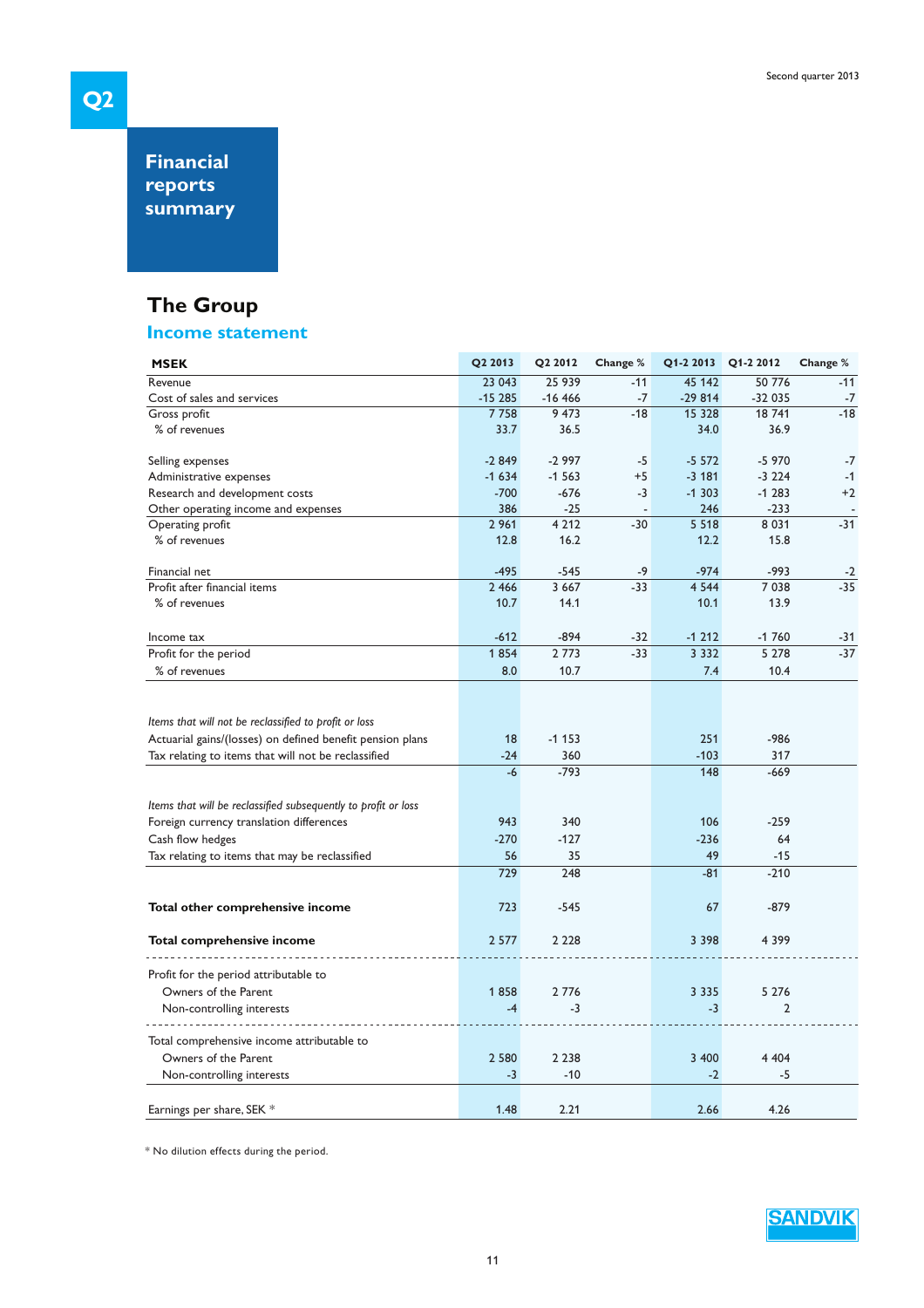# **The Group**

### **Balance sheet**

| <b>MSEK</b>                                  | 30 Jun 2013 | 30 Jun 2012 | Change % | 31 Dec 2012 |
|----------------------------------------------|-------------|-------------|----------|-------------|
| Intangible assets                            | 11 673      | 11 750      | $-1$     | 11 423      |
| Property, plant and equipment                | 25 057      | 25 834      | $-3$     | 25 5 16     |
| Financial assets                             | 7613        | 6 4 3 6     | $+18$    | 6 2 6 7     |
| Inventories                                  | 25 031      | 27869       | $-10$    | 25 508      |
| Current receivables                          | 22 067      | 24 4 29     | $-10$    | 21 512      |
| Cash and cash equivalents                    | 6 7 7 0     | 6 4 1 1     | $+6$     | 13829       |
| Total assets                                 | 98 211      | 102 729     | $-4$     | 104 055     |
|                                              |             |             |          |             |
| Total equity                                 | 31 432      | 31 382      | $+0$     | 32 536      |
| Non-current interest-bearing liabilities     | 30 410      | 32 960      | -8       | 38 301      |
| Non-current non-interest-bearing liabilities | 2 6 3 7     | 6 3 9 5     | $-59$    | 6419        |
| Current interest-bearing liabilities         | 5 5 5 5     | 6730        | $-17$    | 2698        |
| Current non-interest-bearing liabilities     | 28 177      | 25 26 2     | $+12$    | 24 101      |
| Total equity and liabilities                 | 98 211      | 102 729     | $-4$     | 104 055     |
|                                              |             |             |          |             |
| Net working capital *                        | 25 671      | 29 425      | $-13$    | 25 170      |
| Loans                                        | 29851       | 33 708      | $-11$    | 34 794      |
| Net debt **                                  | 23 2 26     | 27 625      | $-16$    | 21 132      |
| Non-controlling interests in total equity    | 105         | 146         | $-28$    | 107         |

 $^\ast$  Inventories plus trade receivables excl. prepaid income taxes, reduced by non-interest-bearing liabilities excl. tax liabilities.  $^{\ast\ast}\;$  Current and non-current interest-bearing liabilities excluding net provisions for pensions, less cash and cash equivalents.

### **Change in total equity**

| <b>MSEK</b>                                                    | <b>Equity related to</b><br>owners of the Parent | Non-controlling<br>interest | <b>Total</b><br>equity |
|----------------------------------------------------------------|--------------------------------------------------|-----------------------------|------------------------|
| Opening equity, 1 January 2012                                 | 32 490                                           | 1 4 0 1                     | 33 891                 |
| Change in accounting policies                                  | $-2627$                                          |                             | $-2627$                |
| Total comprehensive income                                     | 5 5 6 7                                          | $-3$                        | 5 5 6 4                |
| Issue of new equity / Acquisition of non-controlling interests | 1 1 5 1                                          | $-1286$                     | $-135$                 |
| Personnel options program                                      | 86                                               |                             | 86                     |
| Hedge of personnel options program                             | $-161$                                           |                             | $-161$                 |
| <b>Dividends</b>                                               | $-4077$                                          | -5                          | $-4082$                |
| Closing equity, 31 December 2012                               | 32 429                                           | 107                         | 32 536                 |
| Opening equity, 1 January 2013                                 | 36 125                                           | 107                         | 36 232                 |
| Change in accounting policies                                  | $-3696$                                          |                             | $-3696$                |
| Total comprehensive income                                     | 3 400                                            | $-2$                        | 3 3 9 8                |
| Personnel options program                                      | 73                                               |                             | 73                     |
| Hedge of personnel options program                             | $-185$                                           |                             | $-185$                 |
| <b>Dividends</b>                                               | $-4390$                                          |                             | $-4390$                |
| Closing equity, 30 June 2013                                   | 31 327                                           | 105                         | 31 432                 |
| Opening equity, 1 January 2012                                 | 32 490                                           | 1 4 0 1                     | 33 891                 |
| Change in accounting policies                                  | $-2627$                                          |                             | $-2627$                |
| Total comprehensive income                                     | 4 4 0 4                                          | $-5$                        | 4 3 9 9                |
| Issue of new equity / Acquisition of non-controlling interests | 1 1 6 8                                          | $-1250$                     | $-82$                  |
| Personnel options program                                      | 39                                               |                             | 39                     |
| Hedge of personnel options program                             | $-161$                                           |                             | $-161$                 |
| <b>Dividends</b>                                               | $-4077$                                          |                             | $-4077$                |
| Closing equity, 30 June 2012                                   | 31 236                                           | 146                         | 31 382                 |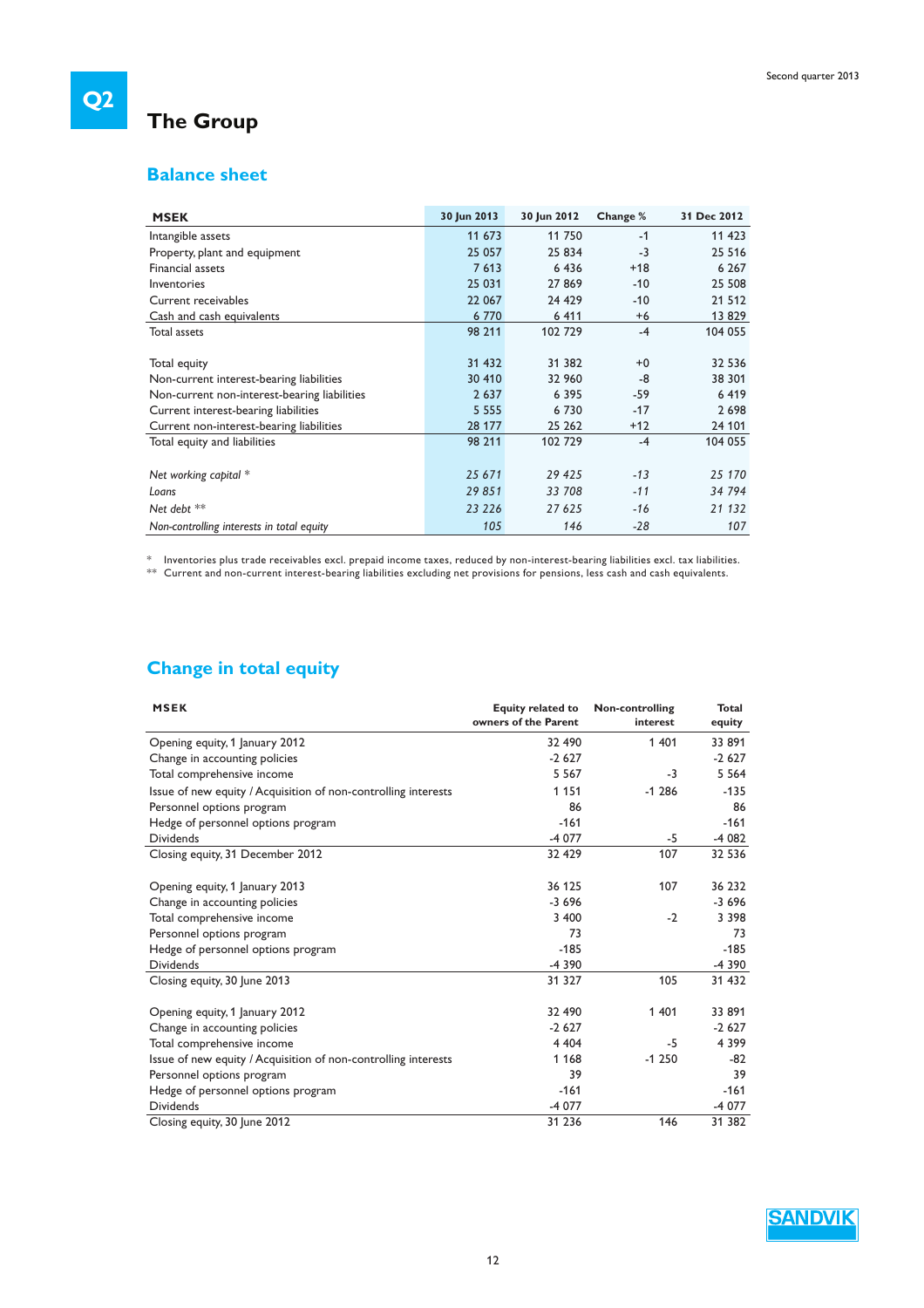### **The Group**

### **Cash flow statement**

| <b>MSEK</b>                                                     | Q2 2013  | Q2 2012 | Q1-2 2013 | Q1-2 2012 |
|-----------------------------------------------------------------|----------|---------|-----------|-----------|
| Cash flow from operating activities                             |          |         |           |           |
| Income after financial income and expenses                      | $+2466$  | $+3667$ | $+4544$   | $+7038$   |
| Adjustment for depreciation, amortization and impairment losses | $+1276$  | $+976$  | $+2226$   | $+2009$   |
| Adjustment for items that do not require the use of cash etc.   | $-53$    | $-81$   | $-197$    | $+64$     |
| Income tax paid                                                 | $-651$   | $-994$  | $-1131$   | $-1675$   |
| Cash flow from operations before changes in working capital     | $+3038$  | $+3568$ | $+5442$   | $+7436$   |
| Changes in working capital                                      |          |         |           |           |
| Change in inventories                                           | $+31$    | $-245$  | $+449$    | $-1913$   |
| Change in operating receivables                                 | $+166$   | $-94$   | $-407$    | $-2339$   |
| Change in operating liabilities                                 | $-511$   | $-797$  | $-475$    | $+388$    |
| Cash flow from changes in working capital                       | $-314$   | $-1136$ | $-433$    | $-3864$   |
| Investments in rental equipment                                 | $-160$   | $-169$  | $-278$    | $-262$    |
| Divestments of rental equipment                                 | $+76$    | $+30$   | $+116$    | $+82$     |
| Cash flow from operations                                       | $+2640$  | $+2293$ | +4 847    | $+3392$   |
| Cash flow from investing activities                             |          |         |           |           |
| Acquisitions of companies and shares, net of cash acquired      | $-267$   | 0       | $-267$    | 0         |
| Acquisitions of property, plant and equipment                   | $-909$   | $-1254$ | $-1667$   | $-2.351$  |
| Proceeds from sale of property, plant and equipment             | $+44$    | $+61$   | $+44$     | $+711$    |
| Cash flow from investing activities                             | $-1132$  | $-1193$ | $-1890$   | $-1640$   |
| Net cash flow after investing activities                        | $+1508$  | $+1100$ | $+2957$   | $+1752$   |
| Cash flow from financing activities                             |          |         |           |           |
| Change in interest-bearing debt                                 | $-4075$  | $+2471$ | $-5615$   | $+3149$   |
| Dividends paid                                                  | $-4390$  | $-4077$ | $-4390$   | $-4077$   |
| Cash flow from financing activities                             | $-8465$  | $-1606$ | $-10005$  | $-928$    |
| Cash flow for the period                                        | $-6957$  | $-506$  | $-7048$   | $+824$    |
| Cash and cash equivalents at beginning of the period            | $+13708$ | $+6854$ | $+13829$  | $+5592$   |
| Exchange-rate differences in cash and cash equivalents          | $+19$    | $+63$   | $-11$     | $-5$      |
| Cash and cash equivalents at the end of the period              | $+6770$  | $+6411$ | $+6770$   | $+6411$   |

| <b>Financial instruments, MSEK</b>                   |             | Carrying amount | <b>Fair value</b> |             |  |
|------------------------------------------------------|-------------|-----------------|-------------------|-------------|--|
|                                                      | 30 Jun 2013 | 31 Dec 2012     | 30 Jun 2013       | 31 Dec 2012 |  |
| Assets measured at fair value*                       | 1 3 0 3     | 1 3 5 3         | 1 3 0 3           | 1 3 5 3     |  |
| Assets measured at amortized cost                    | 22 245      | 28 3 9 5        | 22 245            | 28 3 95     |  |
| Liabilities measured at fair value*                  | 782         | 926             | 782               | 926         |  |
| Liabilities measured at amortized cost <sup>**</sup> | 36 864      | 41 632          | 38 310            | 43 328      |  |

\* Relates to derivatives

\*\* The difference between carrying amount and fair value refers to borrowings.

Sandvik measures financial instruments at fair value or amortized cost in the balance sheet depending on their classification. In addition to net debt, financial instruments include accounts receivable and accounts payable. Financial instruments measured at fair value in the balance sheet are measured using valuation techniques that only use observable market data and thus belong to level 2 in the fair value hierarchy. A description of the applied valuation techniques and the inputs used in fair value measurement are described in the most recent annual report. No financial assets and liabilities are offset in the balance sheet. Derivative contracts are subject to master netting agreements and the carrying amounts of derivative assets that are not offset in the balance amounted to 1,288 million SEK and the carrying amount of the related derivative liabilities totaled -804 million SEK. No collateral was received or provided. In the case of the occurrence of default events with derivative counterparties, 587 million SEK of assets and liabilities would be offset due to master netting agreements.

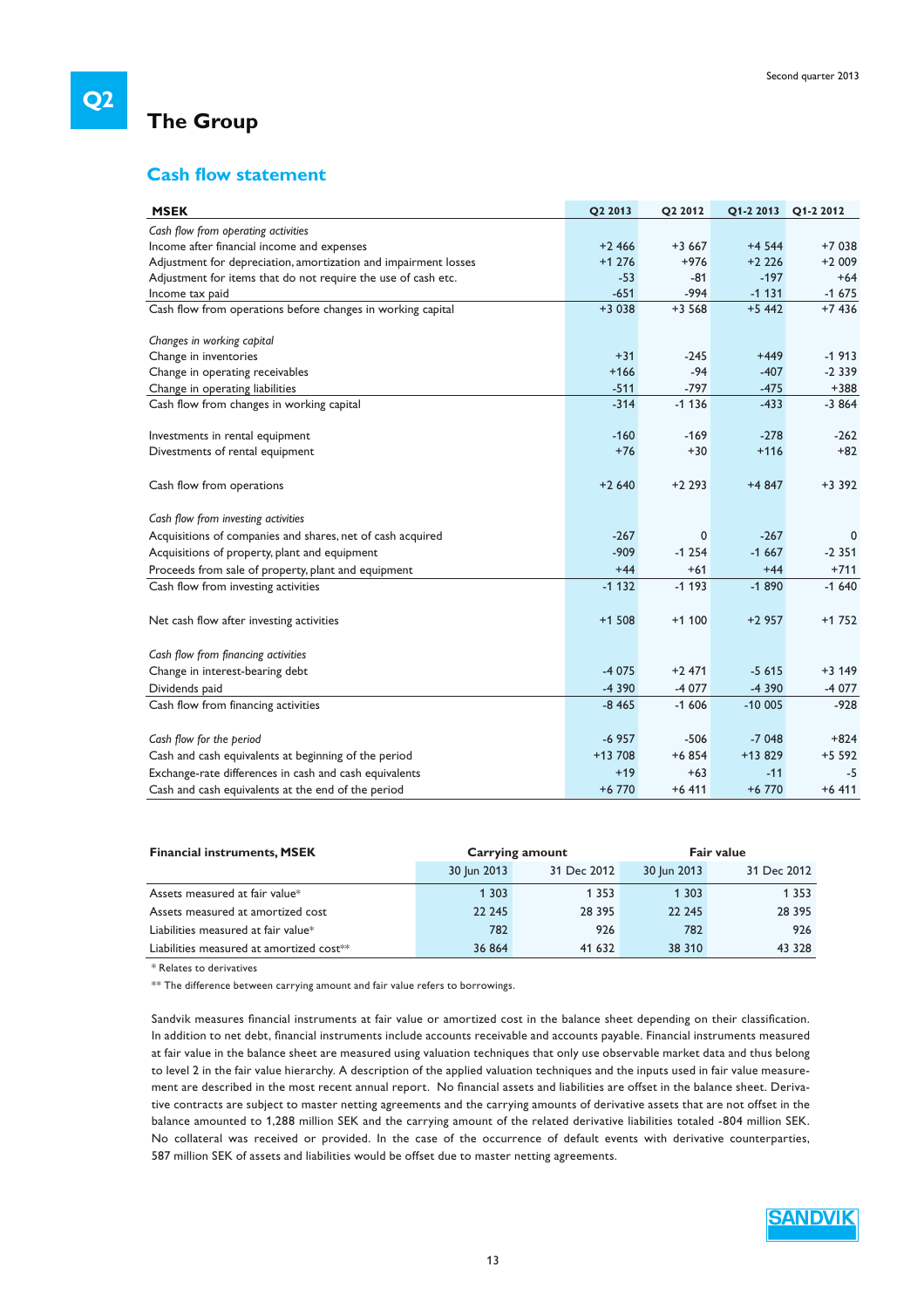# **The Parent Company**

### **Income statement**

| <b>MSEK</b>                                | Q2 2013 | Q2 2012 | Change %                 | Q1-2 2013 | Q1-2 2012 | Change % |
|--------------------------------------------|---------|---------|--------------------------|-----------|-----------|----------|
| Revenue                                    | 4 4 4 8 | 4 5 5 6 | $-2$                     | 8 4 1 6   | 9 2 3 8   | $-9$     |
| Cost of sales and services                 | $-3770$ | $-3516$ | 7                        | $-6884$   | $-7093$   | $-3$     |
| Gross profit                               | 678     | 1 0 4 0 | $-35$                    | 1 5 3 2   | 2 1 4 5   | $-29$    |
|                                            |         |         |                          |           |           |          |
| Selling expenses                           | $-126$  | $-152$  | $-17$                    | $-292$    | $-297$    | $-2$     |
| Administrative expenses                    | $-813$  | $-772$  | 5                        | $-1518$   | $-1505$   |          |
| Research and development costs             | $-361$  | $-326$  | 11                       | $-690$    | $-634$    | 9        |
| Other operating income and expenses        | 476     | 3       | $\overline{\phantom{a}}$ | 532       | 127       |          |
| Operating result                           | $-146$  | $-207$  | $-29$                    | $-436$    | $-164$    |          |
|                                            |         |         |                          |           |           |          |
| Income from shares in Group companies      | 942     | 439     | 115                      | 1 6 3 5   | 1 1 2 1   | 46       |
| Income from shares in associated companies |         | 5       | $\overline{\phantom{a}}$ |           | 5         |          |
| Interest income and similar items          | 117     | 125     | -6                       | 315       | 456       | $-31$    |
| Interest expenses and similar items        | $-1289$ | $-630$  | 105                      | $-1521$   | $-1107$   | 37       |
| Result after financial items               | $-376$  | $-268$  | 40                       | $-7$      | 311       | $-102$   |
|                                            |         |         |                          |           |           |          |
| Income tax expense                         | $-5141$ | 41      | $\overline{\phantom{a}}$ | $-5217$   | $-82$     |          |
| Result for the period                      | $-5517$ | $-227$  | $\overline{\phantom{a}}$ | $-5224$   | 229       |          |

### **Balance sheet**

| <b>MSEK</b>                                           | 30 Jun 2013 | 30 Jun 2012 | Change % | 31 Dec 2012 |
|-------------------------------------------------------|-------------|-------------|----------|-------------|
| Intangible assets                                     | 4           | 10          | $-60$    | 9           |
| Property, plant and equipment                         | 7 1 3 3     | 7 2 6 5     | $-2$     | 7 308       |
| Financial assets                                      | 38 9 20     | 37 058      | 5        | 38 139      |
| Inventories                                           | 3739        | 4 0 0 0     | $-7$     | 3 8 0 9     |
| Current receivables                                   | 16 599      | 15 0 25     | 10       | 17 073      |
| Cash and cash equivalents                             | 13          | 118         |          | 25          |
| Total assets                                          | 66 408      | 63 476      | 5        | 66 363      |
| Total equity                                          | 15 050      | 15 250      | $-1$     | 24 776      |
| Untaxed reserves                                      | 3           | 10          | $-70$    | 3           |
| Provisions                                            | 535         | 664         | $-19$    | 558         |
| Non-current interest-bearing liabilities              | 16 602      | 18772       | $-12$    | 22 046      |
| Non-current non-interest-bearing liabilities          | 86          | 34          |          | 63          |
| Current interest-bearing liabilities                  | 22 803      | 23 284      | $-2$     | 12858       |
| Current non-interest-bearing liabilities              | 11 329      | 5 4 6 2     | 107      | 6 0 5 9     |
| Total equity and liabilities                          | 66 408      | 63 476      | 5        | 66 363      |
|                                                       |             |             |          |             |
| Pledged assets                                        |             |             |          |             |
| Contingent liabilities                                | 14 073      | 12 500      | 13       | 15 265      |
| Interest-bearing liabilities and provisions minus     | 23 829      | 28 9 67     | $-18$    | 20 388      |
| cash and cash equivalents and interest-bearing assets |             |             |          |             |
| Investments in fixed assets                           | 536         | 545         | $-2$     | 1 3 3 8     |

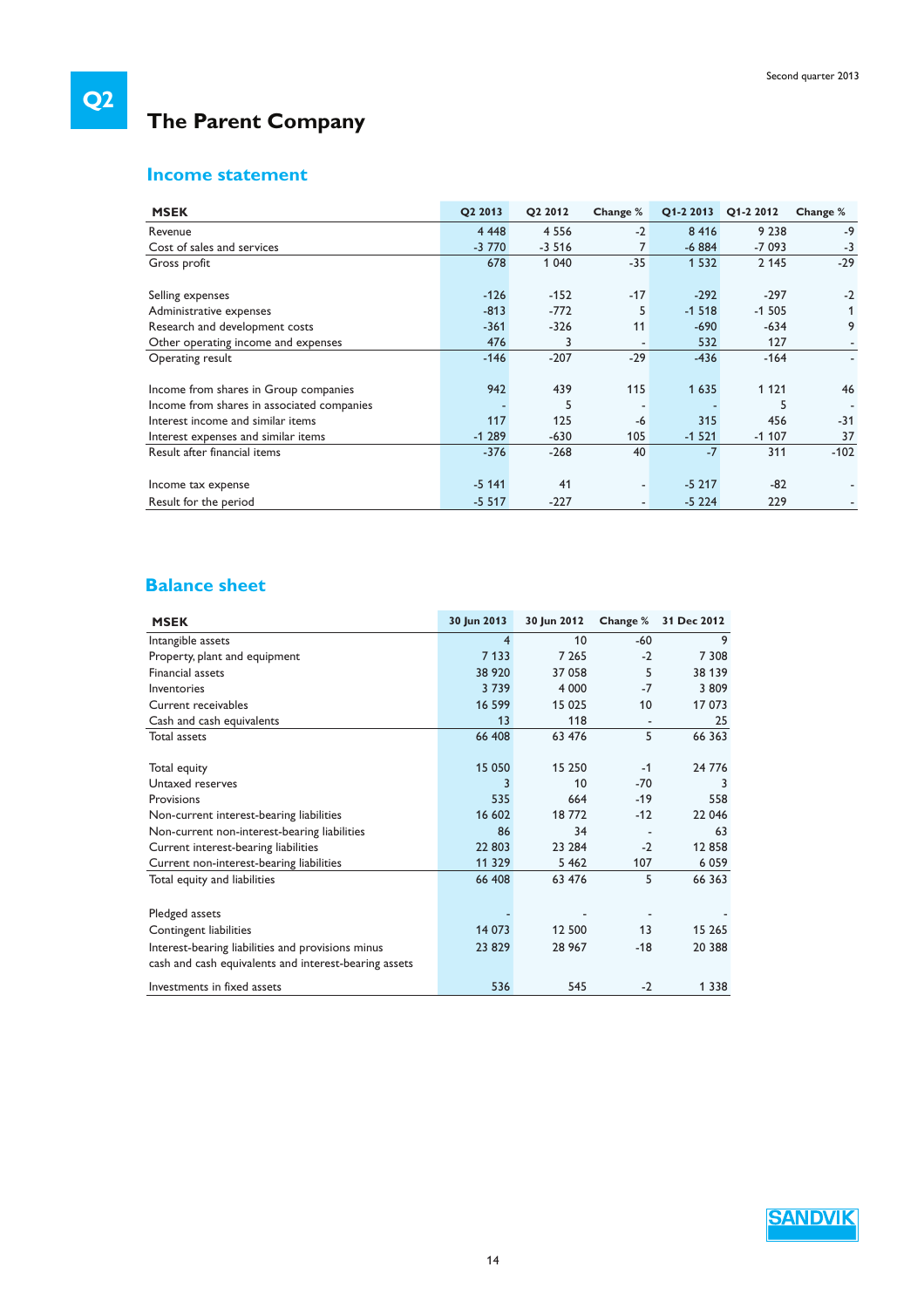# **Market overview, the Group**

### **Order intake and invoiced sales per market area**

**Second quarter 2013** 

**Q2**

|                                     | Order intake      |        | Change* | <b>Share</b>   | <b>Invoiced sales</b> | Change* | <b>Share</b>   |
|-------------------------------------|-------------------|--------|---------|----------------|-----------------------|---------|----------------|
| Market area                         | <b>MSEK</b>       | %      | %1)     | %              | <b>MSEK</b>           | %       | %              |
| <b>The Group</b>                    |                   |        |         |                |                       |         |                |
| Europe                              | 8 5 4 0           | $+0$   | $+1$    | 41             | 8 5 8 6               | $-1$    | 37             |
| North America                       | 4 1 8 6           | $-1$   | -6      | 20             | 4 2 6 3               | $-5$    | 19             |
| South America                       | 1837              | $+9$   | $-11$   | 9              | 1801                  | -8      | 8              |
| Africa/Middle East                  | 2 0 8 7           | $+3$   | $+3$    | 10             | 2 2 5 5               | $+4$    | 10             |
| Asia                                | 2686              | $-51$  | $-12$   | 13             | 4 2 3 0               | $-6$    | 18             |
| Australia                           | 1 3 8 3           | $-44$  | $-44$   | 7              | 1 908                 | $-27$   | 8              |
| Total                               | 20719             | $-16$  | -9      | 100            | 23 043                | -6      | 100            |
| <b>Sandvik Mining</b>               |                   |        |         |                |                       |         |                |
| Europe                              | 750               | $-10$  | $-10$   | 11             | 979                   | -4      | 12             |
| North America                       | 986               | $-16$  | $-16$   | 15             | 1 1 6 2               | $-4$    | 14             |
| South America                       | 1 1 7 4           | $+12$  | $-21$   | 18             | 1 2 2 3               | -8      | 15             |
| Africa/Middle East                  | 1683              | $+1$   | $+1$    | 25             | 1834                  | $+4$    | 23             |
| Asia                                | 1 0 6 8           | -64    | $-35$   | 16             | 1448                  | $-17$   | 18             |
| Australia                           | 991               | -49    | $-49$   | 15             | 1 4 9 0               | $-28$   | 18             |
| Total                               | 6652              | $-30$  | $-24$   | 100            | 8 1 3 6               | $-11$   | 100            |
|                                     |                   |        |         |                |                       |         |                |
| <b>Sandvik Machining Solutions</b>  |                   |        | $+1$    |                |                       |         |                |
| Europe                              | 4 0 21<br>1 5 2 9 | $+1$   |         | 54             | 3 976                 | $+1$    | 54             |
| North America                       |                   | $-6$   | -6      | 21             | 1 5 0 6               | $-5$    | 21             |
| South America                       | 288               | $+9$   | +9      | 4              | 285                   | $+7$    | $\overline{4}$ |
| Africa/Middle East                  | 67                | $-18$  | $-18$   | 1              | 74                    | $-9$    | 1              |
| Asia                                | 1 3 6 2           | $-1$   | $-1$    | 19             | 1 3 7 5               | $+1$    | 19             |
| Australia                           | 65                | $-21$  | $-21$   | 1              | 65                    | $-20$   | $\mathbf{1}$   |
| Total                               | 7332              | $-1$   | $-1$    | 100            | 7 2 8 1               | $-1$    | 100            |
| <b>Sandvik Materials Technology</b> |                   |        |         |                |                       |         |                |
| Europe                              | 1929              | $-6$   | $-1$    | 68             | 1976                  | $-1$    | 50             |
| North America                       | 1 0 3 8           | $+30$  | $+4$    | 37             | 962                   | $-9$    | 24             |
| South America                       | 134               | $+50$  | $+50$   | 5              | 71                    | $-20$   | $\overline{2}$ |
| Africa/Middle East                  | 58                | $-21$  | $-21$   | $\overline{2}$ | 50                    | $-24$   | 1              |
| Asia <sup>2</sup>                   | $-556$            | $-183$ | $-25$   | $-20$          | 698                   | $+28$   | 18             |
| Australia                           | 217               | $-21$  | $-21$   | 8              | 210                   | $-26$   | 5              |
| Total <sup>2)</sup>                 | 2820              | $-25$  | $-1$    | 100            | 3 967                 | $-2$    | 100            |
| <b>Sandvik Construction</b>         |                   |        |         |                |                       |         |                |
| Europe                              | 956               | $+13$  | $+13$   | 41             | 904                   | $+0$    | 39             |
| North America                       | 386               | $+10$  | $+10$   | 16             | 392                   | $-2$    | 17             |
| South America                       | 199               | $-17$  | $-17$   | 8              | 188                   | $-20$   | 8              |
| Africa/Middle East                  | 248               | $+29$  | $+29$   | 10             | 269                   | $+32$   | 12             |
| Asia                                | 507               | $-5$   | -5      | 21             | 447                   | $-14$   | 19             |
| Australia                           | 88                | -50    | $-50$   | 4              | 126                   | $-26$   | 5              |
| Total                               | 2 3 8 4           | $+2$   | $+2$    | 100            | 2 3 2 6               | $-4$    | 100            |
| <b>Sandvik Venture</b>              |                   |        |         |                |                       |         |                |
| Europe                              | 885               | $+7$   | $+7$    | 58             | 750                   | -6      | 56             |
| North America                       | 247               | $-11$  | $-11$   | 16             | 240                   | $-2$    | 18             |
| South America                       | 43                | $+13$  | $+13$   |                |                       | $-13$   | 3              |
|                                     |                   |        |         | 3              | 34                    |         |                |
| Africa/Middle East                  | 30                | $+16$  | $+16$   | 2              | 28                    | $-51$   | 2              |
| Asia                                | 305               | $+11$  | $+11$   | 20             | 262                   | $-16$   | 20             |
| Australia                           | 22                | -4     | $-4$    | 1              | 18                    | $-31$   | $\mathbf{1}$   |
| Total                               | 1 5 3 2           | $+4$   | $+4$    | 100            | 1 3 3 2               | $-10$   | 100            |

 $\hspace{0.1mm}^*$  At fixed exchange rates for comparable units compared to the year-earlier period.

1) Excluding major orders.

2) Including an order backlog adjustment of 1.1 billion SEK for nuclear tubing.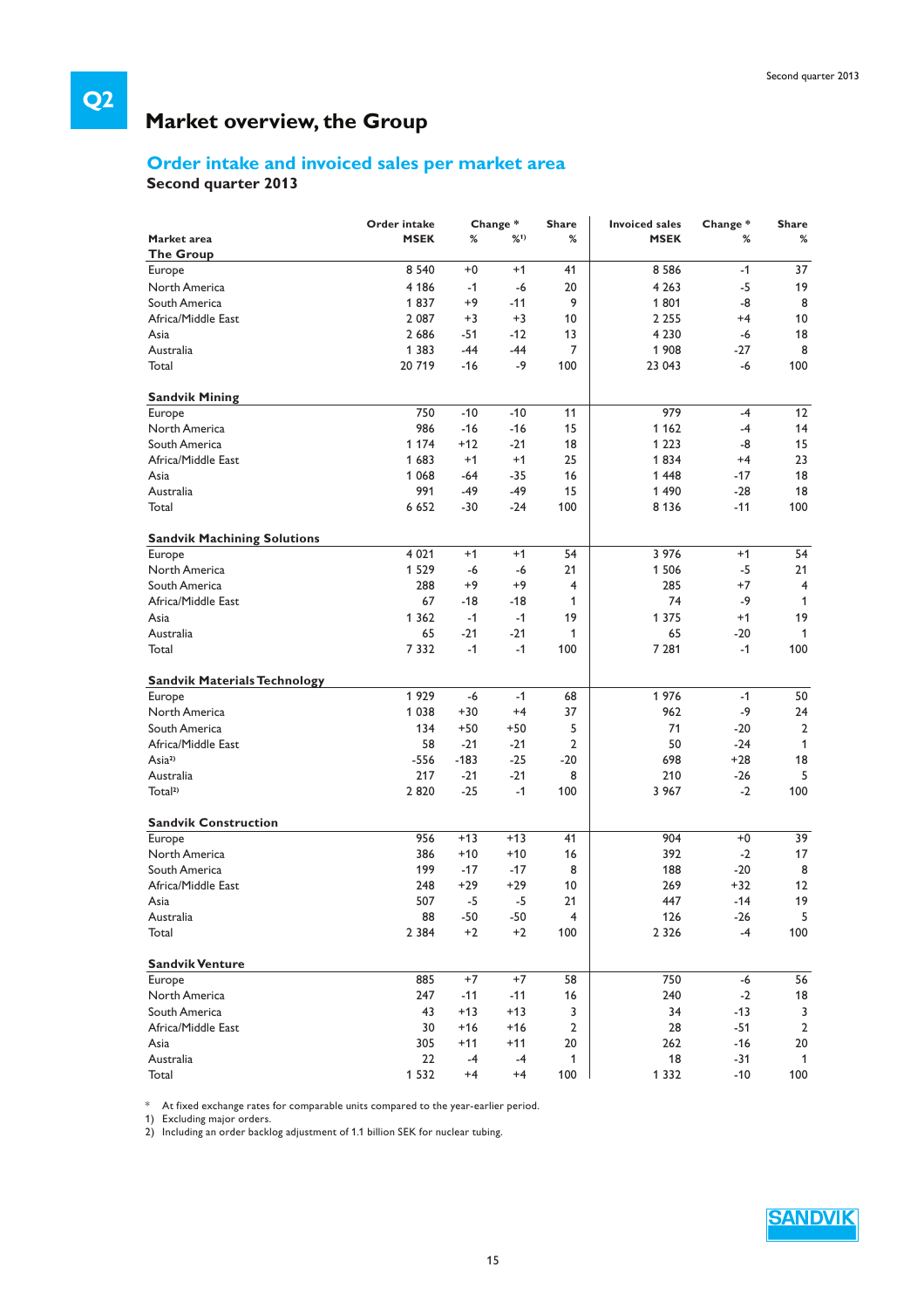# **The Group**

### **Order intake by business area**

|                              | Q <sub>2</sub> | Q3      | Q <sub>4</sub> | $Q1-Q4$ | Q <sub>1</sub> | Q <sub>2</sub> |       | Change Q <sub>2</sub> |
|------------------------------|----------------|---------|----------------|---------|----------------|----------------|-------|-----------------------|
| <b>MSEK</b>                  | 2012           | 2012    | 2012           | 2012    | 2013           | 2013           | %     | %11                   |
| Sandvik Mining               | 10 315         | 8499    | 7 683          | 38 289  | 7683           | 6 6 5 2        | -36   | $-30$                 |
| Sandvik Machining Solutions  | 7834           | 6840    | 7 1 4 6        | 29 914  | 7 1 4 7        | 7 3 3 2        | -6    | $-1$                  |
| Sandvik Materials Technology | 4 0 0 6        | 3 1 1 2 | 3 3 1 2        | 14 708  | 3 7 7 1        | 2820           | $-30$ | $-25$                 |
| <b>Sandvik Construction</b>  | 2 4 8 8        | 2 1 1 0 | 1793           | 9 0 1 3 | 2 4 5 4        | 2 3 8 4        | $-4$  | $+2$                  |
| Sandvik Venture              | 1 5 4 7        | 1 2 3 3 | 1 1 3 4        | 6 0 21  | 1 2 8 4        | 1 5 3 2        | -1    | $+4$                  |
| Group activities             | 0              |         |                |         | 0              | $-1$           |       |                       |
| Group total                  | 26 190         | 21 795  | 21 070         | 97 948  | 22 3 3 9       | 20 719         | $-21$ | $-16$                 |

### **Invoiced sales by business area**

|                              | Q <sub>2</sub> | Q3      | Q <sub>4</sub> | $Q1-Q4$ | Q <sub>1</sub> | Q <sub>2</sub> |       | Change Q <sub>2</sub> |
|------------------------------|----------------|---------|----------------|---------|----------------|----------------|-------|-----------------------|
| <b>MSEK</b>                  | 2012           | 2012    | 2012           | 2012    | 2013           | 2013           | %     | %11                   |
| Sandvik Mining               | 9826           | 9485    | 9812           | 37 762  | 8 3 1 3        | 8 1 3 6        | $-17$ | $-11$                 |
| Sandvik Machining Solutions  | 7759           | 6845    | 7 1 5 2        | 29 713  | 6 977          | 7 2 8 1        | -6    | $-1$                  |
| Sandvik Materials Technology | 4 1 9 5        | 3 4 5 0 | 3 6 2 0        | 15 366  | 3 4 8 4        | 3 9 6 7        | -5    | $-2$                  |
| <b>Sandvik Construction</b>  | 2 5 9 2        | 2 2 5 6 | 2 3 8 2        | 9683    | 2 0 4 6        | 2 3 2 6        | $-10$ | $-4$                  |
| Sandvik Venture              | 1 5 5 6        | 1 3 7 8 | 1 3 5 2        | 5963    | 1 2 7 1        | 1 3 3 2        | $-14$ | $-10$                 |
| Group activities             | 11             | 10      | 10             | 42      |                |                |       |                       |
| Group total                  | 25 939         | 23 4 24 | 24 3 28        | 98 5 29 | 22 098         | 23 043         | $-11$ | -6                    |

### **Operating profit by business area**

| - F - - - - - - 0 F - -      |                |                |         |          |                |                |                       |
|------------------------------|----------------|----------------|---------|----------|----------------|----------------|-----------------------|
|                              | Q <sub>2</sub> | Q <sub>3</sub> | Q4      | $Q1-Q4$  | Q <sub>1</sub> | Q <sub>2</sub> | Change Q <sub>2</sub> |
| <b>MSEK</b>                  | 2012           | 2012           | 2012    | 2012     | 2013           | 2013           | %                     |
| Sandvik Mining               | 1800           | 1 506          | 1 2 0 3 | 6 0 0 4  | 1 2 1 1        | 1 1 5 3        | $-36$                 |
| Sandvik Machining Solutions  | 1855           | 1 3 4 3        | 1 2 6 5 | 6 3 7 4  | 1 1 4 1        | 1 5 2 5        | $-18$                 |
| Sandvik Materials Technology | 415            | 180            | $-351$  | 592      | 337            | 409            | $-1$                  |
| <b>Sandvik Construction</b>  | 222            | 230            | 83      | 748      | 103            | 141            | $-36$                 |
| Sandvik Venture              | 313            | 253            | 235     | 1 1 2 0  | 116            | $-18$          |                       |
| Group activities             | $-393$         | $-187$         | $-301$  | $-1.348$ | $-351$         | $-249$         |                       |
| Group total $2$              | 4 2 1 2        | 3 3 2 5        | 2 1 3 4 | 13 490   | 2 5 5 7        | 2 9 6 1        | $-30$                 |

### **Operating margin by business area**

| -                            | Q <sub>2</sub> | Q <sub>3</sub> | Q <sub>4</sub> | $Q1-Q4$ | Q1   | Q <sub>2</sub> |
|------------------------------|----------------|----------------|----------------|---------|------|----------------|
| <b>MSEK</b>                  | 2012           | 2012           | 2012           | 2012    | 2013 | 2013           |
| Sandvik Mining               | 18.3           | 15.9           | 12.3           | 15.9    | 14.6 | 14.2           |
| Sandvik Machining Solutions  | 23.9           | 19.6           | 17.7           | 21.5    | 16.4 | 20.9           |
| Sandvik Materials Technology | 9.9            | 5.2            | $-9.7$         | 3.9     | 9.7  | 10.3           |
| <b>Sandvik Construction</b>  | 8.6            | 10.2           | 3.5            | 7.7     | 5.0  | 6.1            |
| Sandvik Venture              | 20.1           | 18.4           | 17.4           | 18.8    | 9.1  | $-1.4$         |
| Group total                  | 16.2           | 14.2           | 8.8            | 13.7    | 11.6 | 12.8           |

1) Change compared with preceding year at fixed exchange rates for comparable units.

2) Internal transactions had negligible effect on business area profits.

| <b>Key figures</b>                                             | O <sub>2</sub> 2013 | O <sub>2</sub> 2012 | Q1-4 2012 |
|----------------------------------------------------------------|---------------------|---------------------|-----------|
| No. of shares outstanding at end of period('000) <sup>1)</sup> | 1 254 386           | 1 254 386           | 1 254 386 |
| Average no. of shares('000) <sup>1)</sup>                      | 1 254 386           | 1 254 386           | 1 245 874 |
| Tax rate, %                                                    | 24.8                | 24.4                | 29.6      |
| Return on capital employed, % 2)                               | 16.0                | 17.2                | 19.8      |
| Return on total equity, $\frac{9}{2}$                          | 19.2                | 21.5                | 25.3      |
| Return on total capital, $\frac{2}{3}$                         | 11.1                | 11.8                | 13.7      |
| Shareholders' equity per share, SEK                            | 25.00               | 24.90               | 25.90     |
| Net debt/equity ratio                                          | 0.7                 | 0.8                 | 0.6       |
| Equity/assets ratio, %                                         | 32                  | 31                  | 31        |
| Net working capital, %                                         | 28                  | 28                  | 27        |
| Earnings per share, SEK                                        | 1.48                | 2.21                | 6.51      |
| Cash flow from operations, MSEK                                | $+2640$             | $+2293$             | $+11892$  |
| Number of employees                                            | 47 801              | 49 0 34             | 48 742    |

1) No dilution effect during the period.

2) Rolling 12 months.